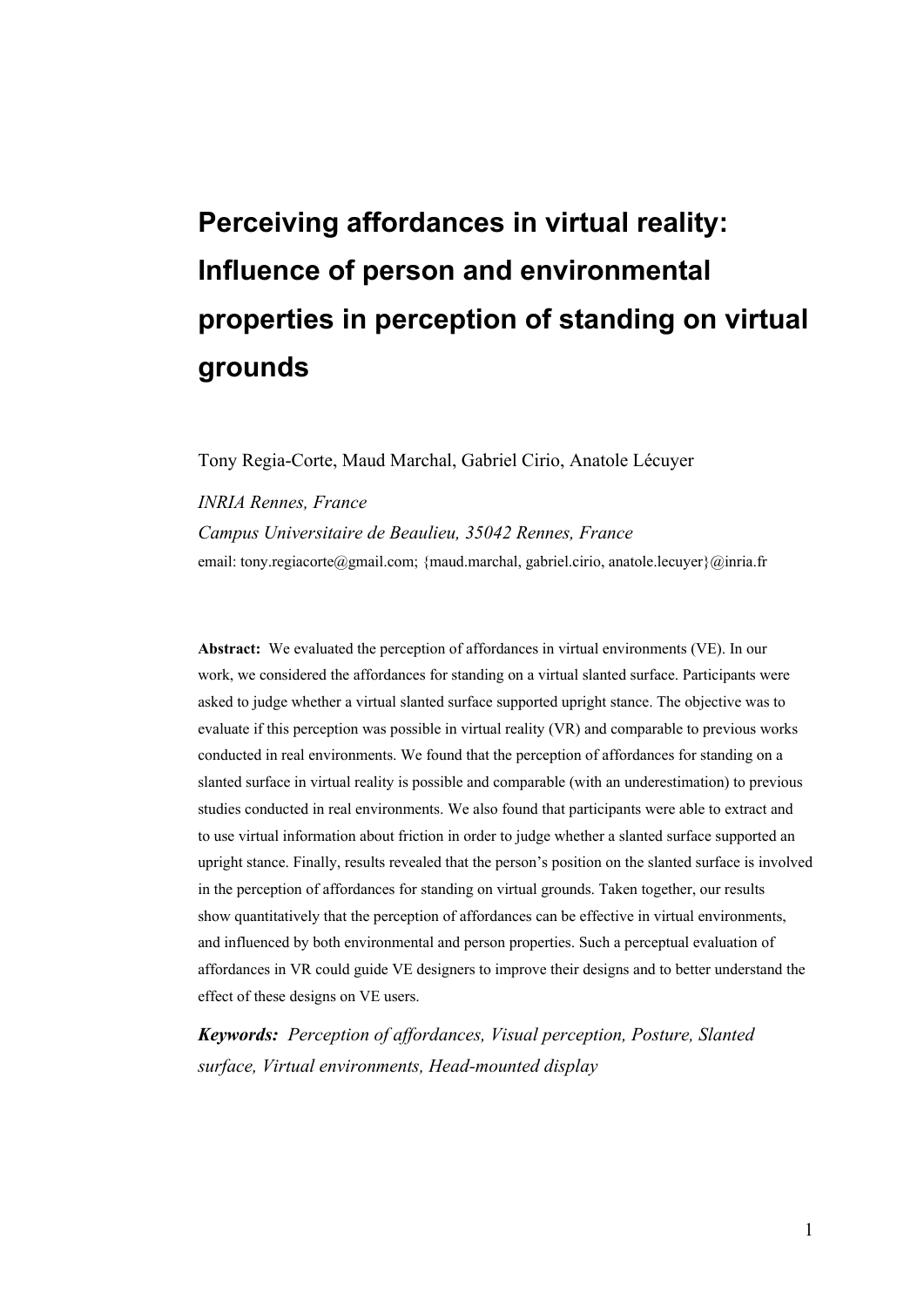# **1 Introduction**

In order to successfully engage in an intended behavior, for example, to negotiate a cluttered environment, a perceiver–actor must be able to perceive the different action possibilities offered by this environment. Particular information must be available for the perceiver-actor to determine whether an action is possible or not. Such possibilities for action are known as affordances (Gibson 1979). In this context, a horizontal and rigid surface would afford walk-ability, a large aperture would afford pass-ability, and so forth. Thus, the environment is full of things that have different affordances for the organism acting in it. For the psychologist J. J. Gibson, the affordance is directly perceivable by the organism because there is information in the environment that uniquely specifies that affordance for this organism (Michaels and Carello 1981). In other words, Gibson's affordances introduce the idea of the actor-environment mutuality; the actor and the environment make an inseparable pair. This idea was different from the contemporary view of the time that the meaning of objects was created internally with further "mental calculation" of the otherwise meaningless perceptual data. Indeed, Gibson's work was focussed on direct perception, a form of perception that does not require mediation or internal processing by an actor (see Jones 2003; Chemero 2003).

The concept of affordances and J. J. Gibson's view of studying organism and environment together as a system has been one of founding pillars of ecological psychology. Although introduced in psychology, the concept influenced studies in other fields as autonomous robotics (Sahin et al. 2007; Ugur and Sahin 2010; Ugur et al. 2011; Fitzpatrick et al. 2003) and human–computer interaction (Gross et al. 2005; Norman 1988, 1999; McGrenere and Ho 2000). Regarding the human-computer interaction field, design principles have largely focused on static representations and thus have yet to fully incorporate theories of perception appropriate for the dynamic multimodal interactions inherent to virtual environment (VE) interaction. In other words, there is a need to integrate a comprehensive theory of perception into VE design. Theories of direct perception, in particular affordance theory, may prove particularly relevant to VE system design because affordance theory provides an explanation of the interaction of an organism with its environment (see Gross 2004, 2005).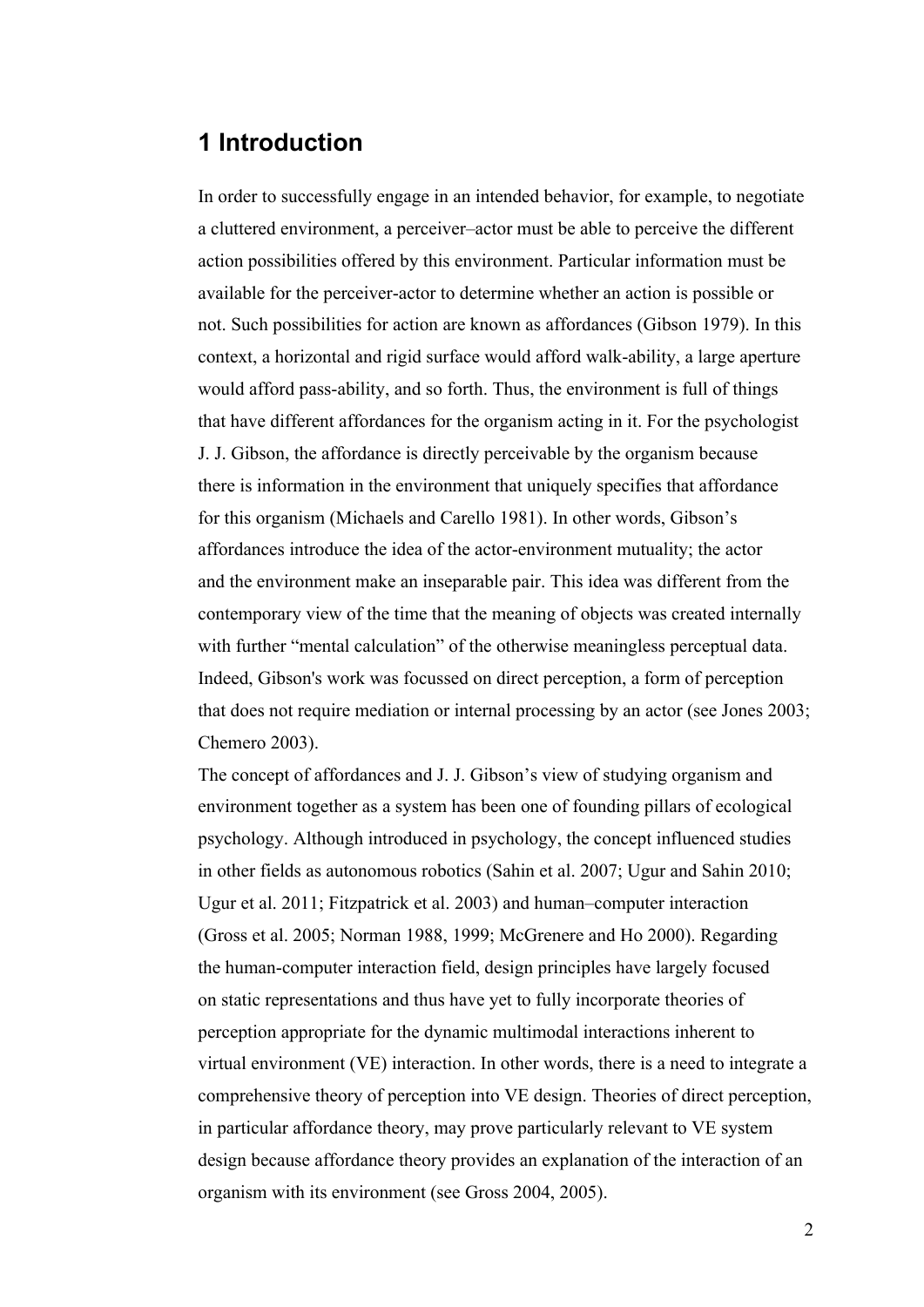The aim of the present study is to evaluate the perception of affordances when people are inside VE. In order to test the perception of affordances in such a condition, we have chosen to consider the perception of affordances for standing on a slanted surface. This perception is basic and fundamental in the interactions with our environment. In this paper, we begin with a review on the affordances in real and virtual worlds: the concept of affordance is explained, and the previous works on the perception of affordances in the context of Virtual Reality (VR) and postural activities are described. Regarding our experiments, participants were asked to judge whether a virtual slanted surface supported upright stance. In Experiment 1, we evaluated whether this perception was possible in VR and comparable to previous works conducted in real environments. The other experiments considered two dimensions involved in this perception: (a) the properties of the VE and (b) the properties of the person in the VE. The first dimension (environment) was investigated in Experiment 2 by manipulating the texture of the slanted surface (Wooden texture vs. Ice texture). The second dimension (person) was investigated in Experiment 3 by manipulating the person's position on the slanted surface. Finally, results were analyzed in relation to previous works and different practical implications were suggested for several domains.

# **2 Affordances in real and virtual worlds**

## **2.1 The concept of affordance**

Gibson's work, mainly centered on the field of visual perception, is at the origin of the ecological approach to perception and action as opposed to the cognitive approach found in psychology. A fundamental tenet of the ecological approach is the claim that affordances are perceived directly (Gibson 1979). In other words, the perception of affordances does not require mediation or internal processing by the perceiver. The direct perception of the affordance is possible because there is invariant information in the environment that uniquely specifies that affordance. A growing body of research has demonstrated that participants are capable of perceiving affordances to control their actions in various activities including stair climbing (Mark 1987; Warren 1984), sitting on surfaces (Mark 1987), walking through apertures (Warren and Whang 1987), and walking up slopes (Kinsella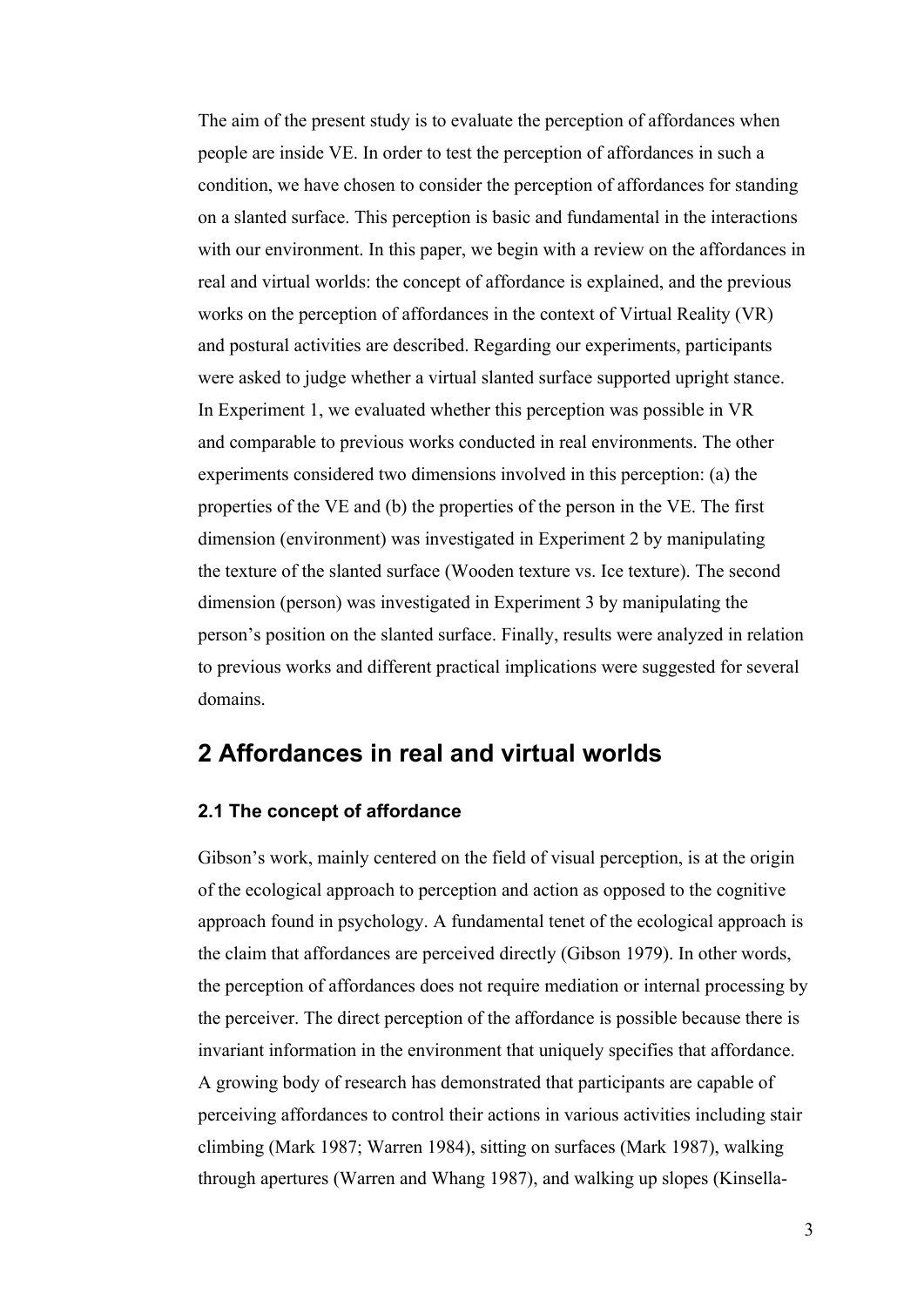Shaw et al. 1992). Although these results allow a better understanding of the perception of affordances, there is still debate between researchers whether the affordance is an inherent property of the environment (Turvey 1992) or an emergent property of the animal-environment system (Stoffregen 2003). However, in both of these theoretical views, there is an agreement on the fact that the perception of affordances involves that the environmental properties (height, width, weight, distance, etc.) are not evaluated on an extrinsic scale (i.e., in physical units) but are measured on an intrinsic scale according to certain relevant properties of the perceiver-actor, such as its own height, width and running speed (Oudejans et al. 1996). Indeed, the aforementioned studies have demonstrated that perception of affordances is based on body-scaled information. In other words, actors perceive the properties of the environment in relation to themselves. In a study of the perception of stair climbing, Warren (1984) asked observers to view stairs of different heights and judge which ones they could ascend in normal fashion. Warren found that observers' judgments were consistent and accurate with respect to their actual stair-climbing capabilities; each person's maximum climbable riser height was a constant proportion (.88) of leg length. Studies of other actions identified similar invariant relationships between the critical action boundary and a relevant body part across actors of different sizes: sitting (Mark 1987), and passing through apertures (Warren and Whang 1987).

## **2.2 Affordances and virtual reality**

Several researchers consider that the Gibson's ecological framework is a promising functional approach for defining the reality of experience in relation to the problem of designing virtual environments (Flash and Holden 1998; Gross et al. 2005). For example, the perception of affordances could be a potential tool for sensorimotor assessment of physical presence, that is, the feeling of being physically located in a virtual place (Lepecq et al. 2009). Therefore, Lepecq et al. (2009) investigated the walk through a virtual aperture of variable widths. In the case of presence, the subject's body orientation, while walking, was hypothesized to be adapted to the width of the aperture and to their own shoulder width. The results of this study indicated that the locomotor postural patterns of subjects having to walk through a virtual aperture strongly resemble those of subjects who have to walk through a real aperture (see Warren and Whang 1987). For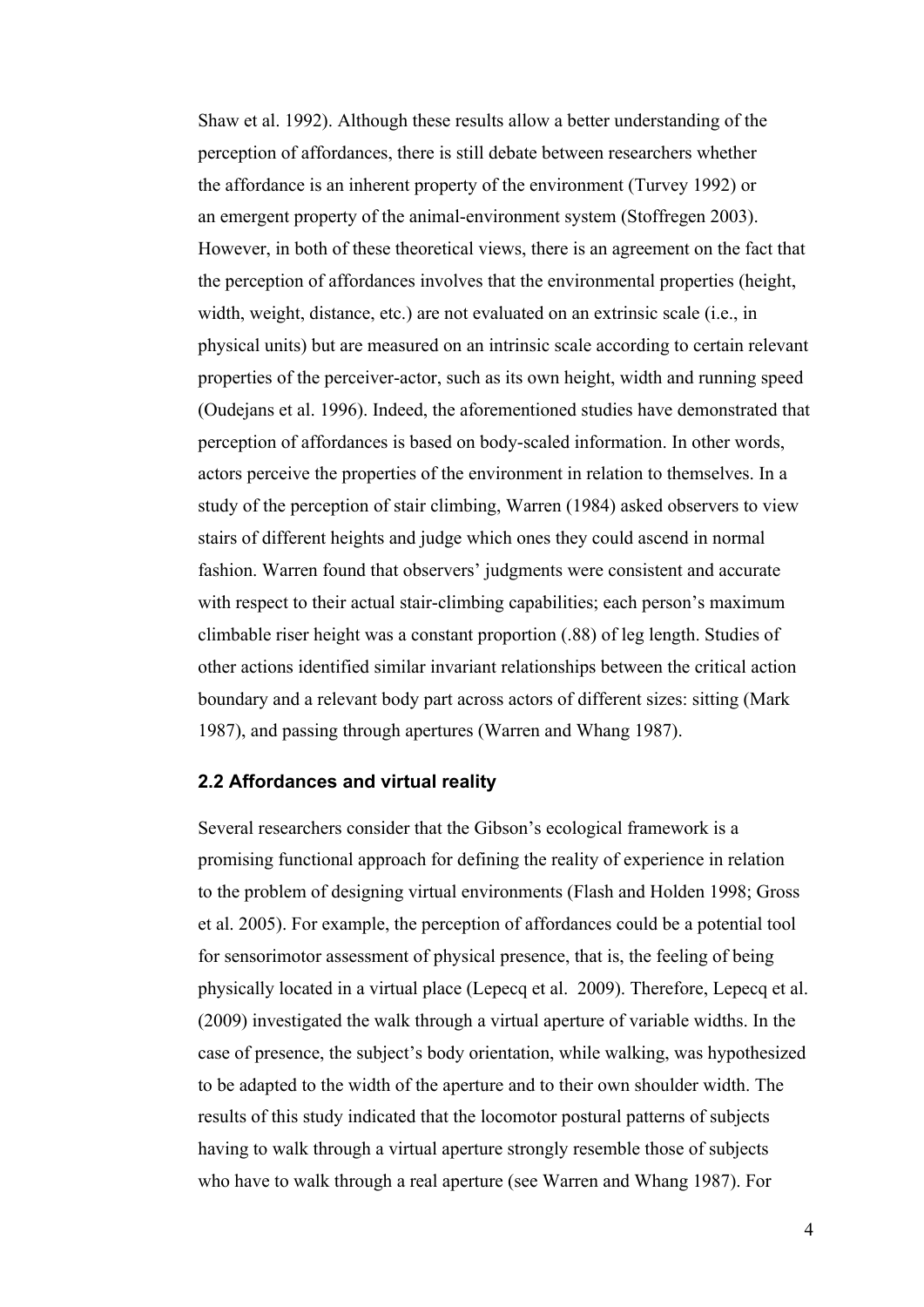most subjects, a behavioral transition from frontal walking to body rotation was observed as the width of the virtual aperture decreased. Finally, researchers have designed a conceptual model in order to evoke affordances in VE via sensory-stimuli substitution. Such a model can potentially guide VE designers in generating more ecologically valid designs (Gross et al. 2005).

## **2.3 Affordances for standing on surfaces**

In the field of postural activities, different studies have shown that the stance can be an example of affordance; that is a given environment can afford stance for a given organism (Gibson 1979). In a pioneering study, (Fitzpatrick et al. 1994) examined perception of affordance for supporting upright stance. The participants were asked to judge visually or haptically (i.e., by probing the surface with a hand-held rod while blindfolded) whether a wooden slanted surface supports upright stance. In the experiments, participants stood at a distance of one meter from an inclined board, and either looked at the surface or explored the surface with the hand-held rod. Although participants were less confident and took longer to make haptic judgments in comparison to visual judgments, the perceptual boundary between supporting and not supporting did not differ for haptic and visual judgments (29.8 and 29.6 degrees respectively). The results also showed that the profiles of the responses time and confident judgments were similar for both perceptual systems: the exploration time increased and confidence decreased at the perceptual boundary. Moreover, this perceptual boundary was within a few degrees of the actual (behavioral) boundary on this behavior (approximately 30°). In a second experiment using ascending and descending methods of limits for the presentation of angles, the results also revealed that the perceptual boundaries occurred at steeper angles of inclination on descending trials than on ascending trials. This finding demonstrates a phenomenon known as enhanced contrast and suggests that perception of affordances in this task is a dynamical process (Richardson et al. 2007). In a more recent study using the same experimental paradigm, researchers have shown that the perception of affordance for supporting upright stance depended on height of center of mass (Regia-Corte and Wagman 2008; see also Malek and Wagman 2008). In this study, participants performed the task while wearing a backpack apparatus to which masses were attached in different configurations. The developmental dimension was also examined in a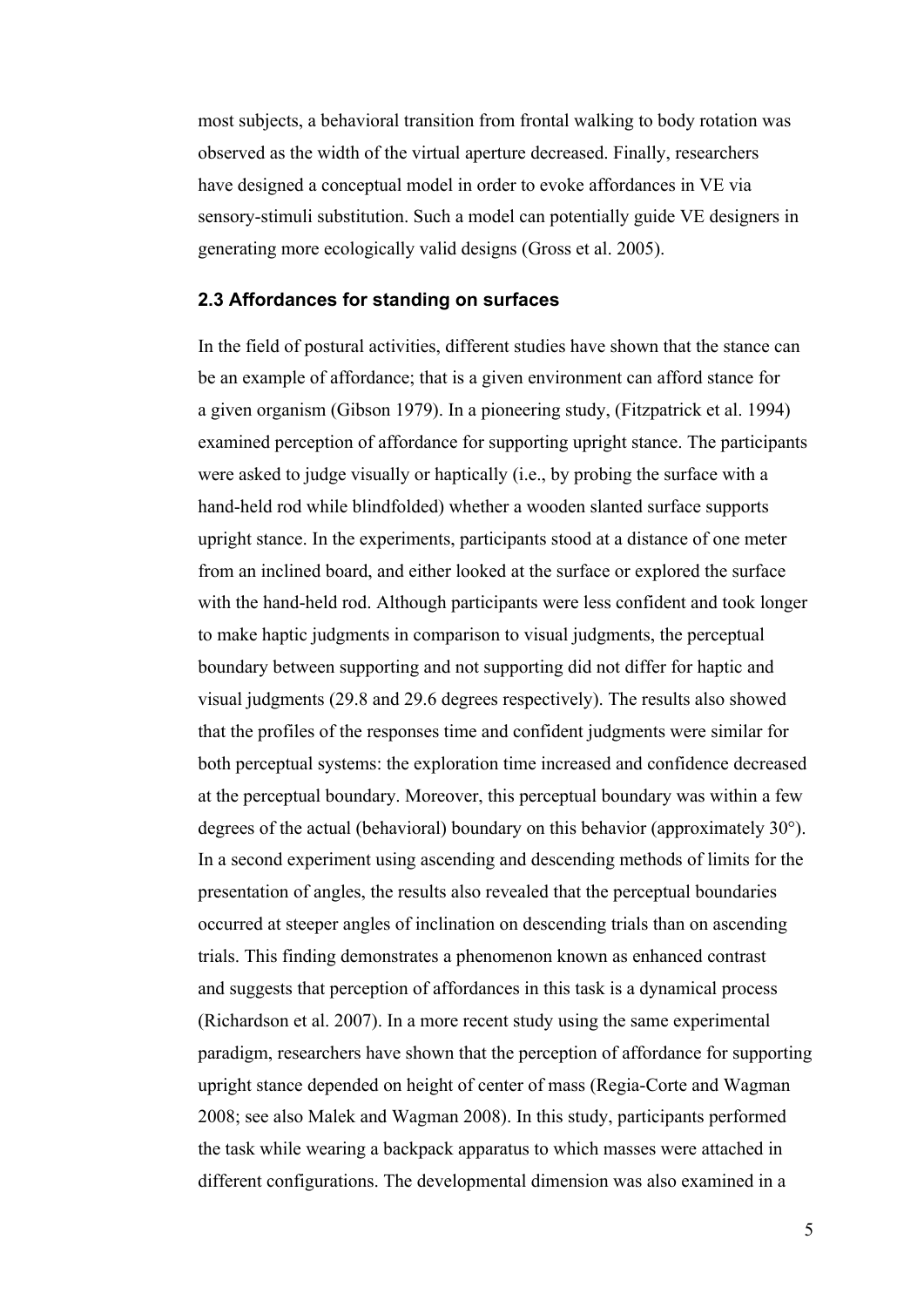study evaluating how children and adults perceived affordances for upright stance. The overall superiority of the adults relative to the children indicated clearly that there are developmental changes in the ability to perceive affordances (Klevberg and Anderson 2002).

# **3 Objective of the study**

The purpose of this article was to study the perception of affordances in VR. In order to investigate this topic empirically, we have chosen to focus our analysis on the perception of affordances for standing on a slanted surface. During the different experiments, participants were asked to judge whether a virtual slanted surface supported upright stance. In Experiment 1, we evaluated if this perception was possible in VR. In the other experiments, we analyzed this perception more precisely by considering the influence of VE and person properties. Therefore, we examined the influence of the texture of the slanted surface in Experiment 2 and the influence of the person's position in Experiment 3.

# **4 Experiment 1: Can we perceive affordances for standing on a slanted surface in virtual reality?**

The aim of Experiment 1 was to assess the perception of affordances for standing on a slanted surface in VR and to establish a comparison with previous studies conducted in real environment. Fitzpatrick et al. (1994) investigated this perception in real environment. In their study, participants reported whether they would be able to stand on a wooden slanted surface. This perception was also evaluated by considering the time taken to reach this determination and the participant's confidence in making this determination. Results showed that the perceptual reports varied as function of inclination of the slanted surface and the boundary between inclinations that were perceived to afford standing on and those that were not (i.e., the critical angle) was within a few degrees of the actual boundary for this behaviour (an inclination of approximately 30°; see also Klevberg and Anderson 2002; Regia-Corte and Wagman 2008; Malek and Wagman 2008). Moreover, results indicated that participants took longer to answer and were less confident of their responses when the slanted surface was close to the critical angle. Consequently, the hypothesis of our experiment was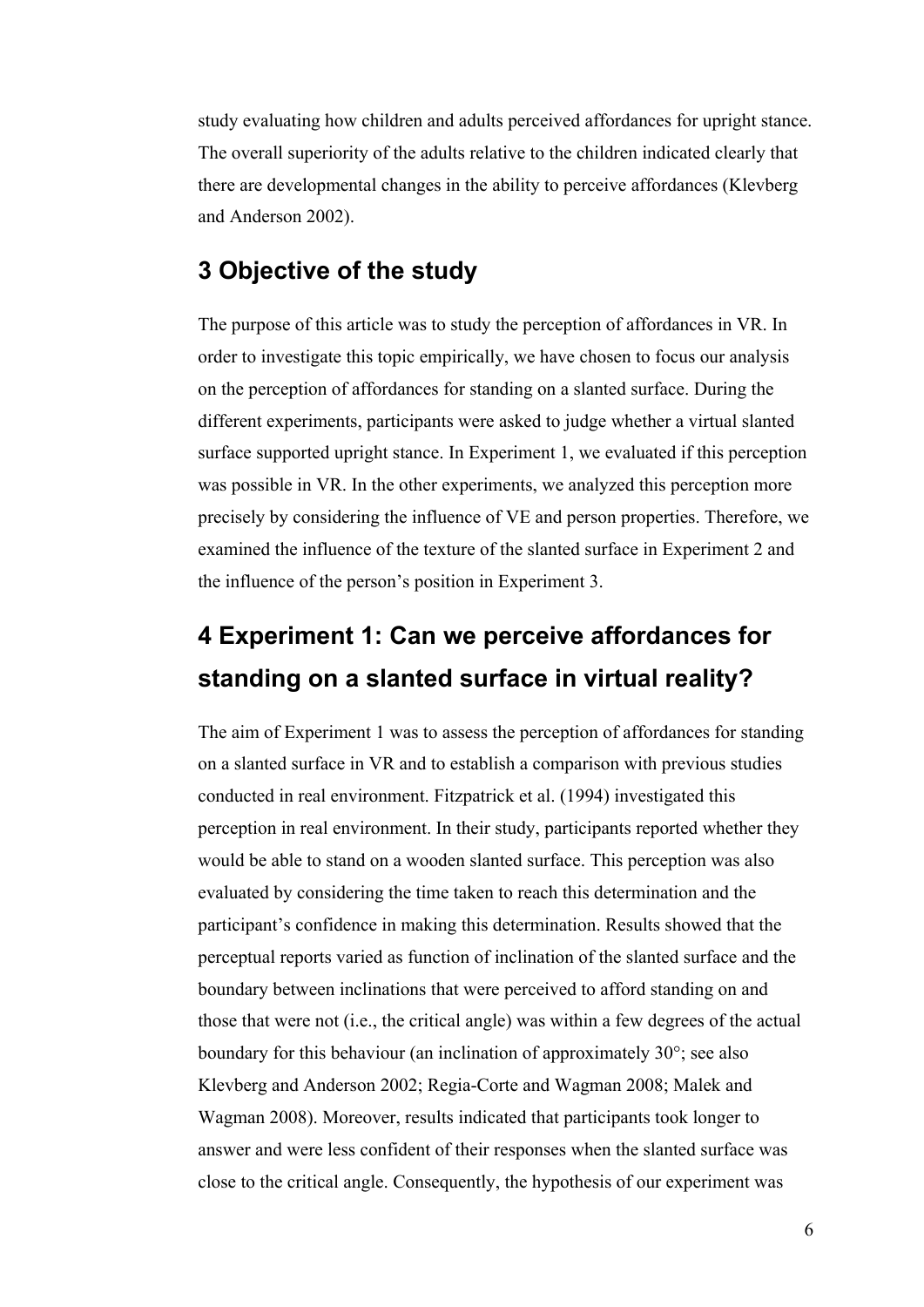that if the participant is able to perceive affordances for standing on a slanted surface in VR, we should observe: (a) an effect of inclination of the slanted surface, that is, a perceptual discrimination for the inclinations that appear to support upright stance and those that do not, and (b) a pattern of results for response time and confidence judgement similar to the one of Fitzpatrick et al. (1994).

# **4.1 Participants**

Twelve participants (3 females and 9 males) aged from 23 to 44 (*M* = 27.5, *SD* = 5.41), took part in this experiment. All of them were right-handed, and none of them had known perception disorders. They were all naive to the purpose of the experiment.

# **4.2 Experimental Apparatus**

The experiment was conducted in a closed room with dim light. We used the eMagin Z800 Head Mounted Display as display device, at 60 Hz and with stereoscopy enabled. The participant was upright in front of a table with the laptop computer running the application (see Fig. 1) and was wearing an opaque fabric on top of the HMD to avoid seeing the surrounding real world. The participant's head was tracked by an ART ARTtrack2 infrared tracking system with 9 surrounding cameras for 360° tracking. The available tracking space was a cylinder with a 3 m diameter and a 2.5 m height.



Fig. 1 The experimental apparatus. Left: the participant wearing the HMD and the tracking equipment. Right: the participant equipped and wearing the opaque fabric in front of the table with the laptop computer.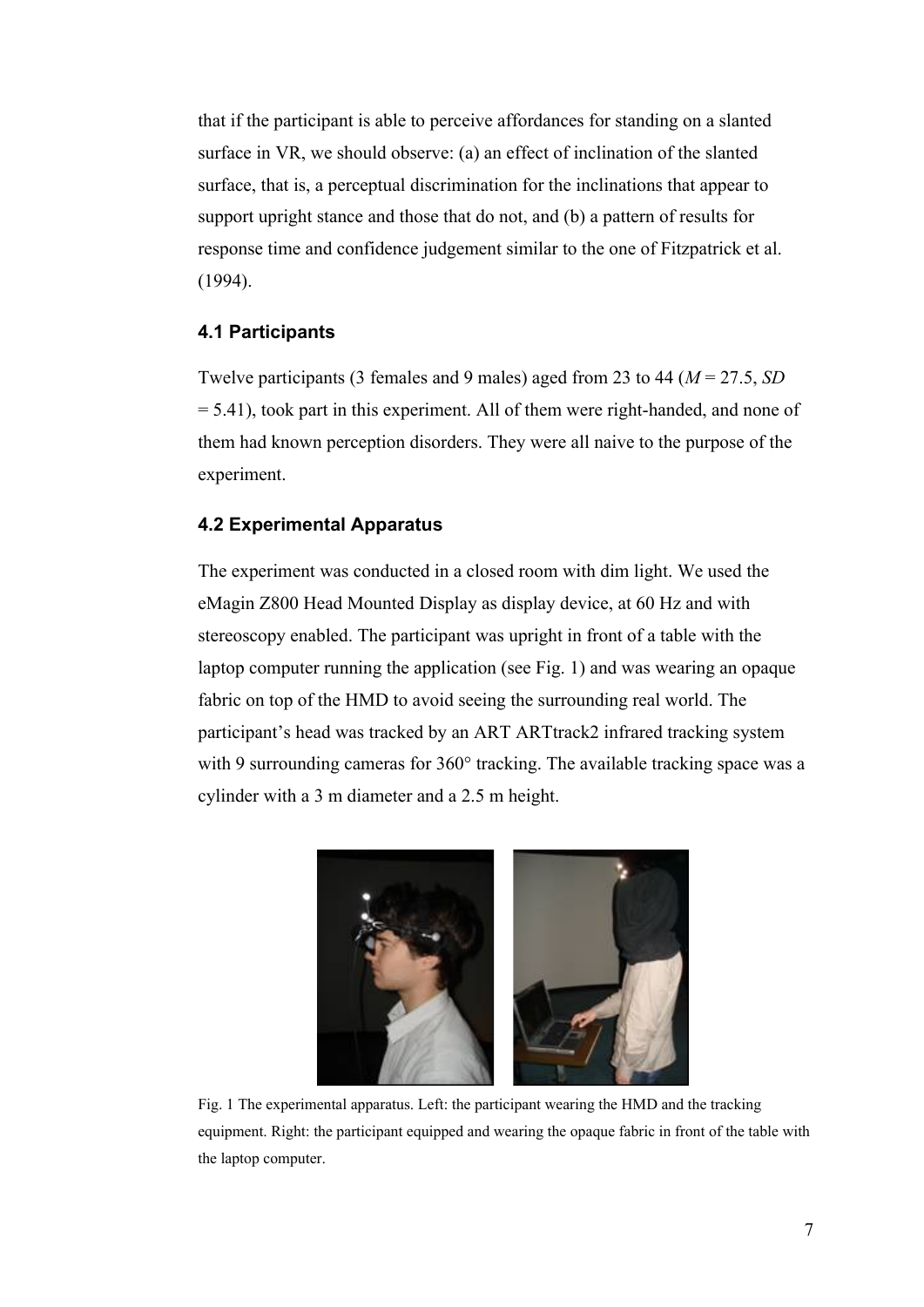## **4.3 The Virtual Environment**

In the virtual environment (see Fig. 2), the participant was inside a room (width: 8.5 m  $\times$  height: 4 m  $\times$  length: 8.5 m) and stood upright 1 m from a slanted surface (width:  $0.76$  m  $\times$  length: 1.56 m  $\times$  thickness: 0.02 m). There were no contextual cues in the room. The floor of the room was displayed with a grey carpet, the walls and the ceiling with a brown paint. A wooden texture was used for the slanted surface. The participant's virtual eye height (i.e., the position of the camera) corresponded to the actual participant's eye height.



Fig. 2 The virtual environment was made up of a room with a wooden slanted surface. Left: the participant's view. Right: a side view.

## **4.4 Procedure**

The participant's task in this experiment was to determine whether a wooden surface with a given inclination would support normal upright posture. Normal upright posture was defined as standing with the feet flat (i.e., not on the toes) without bending at the hip or knees. Before the experiment, each participant was briefed about the task and was instructed to stay upright during experiment. The participant was allowed to move the head in order to explore the virtual environment. Once equipped with the HMD and the opaque fabric (see Fig. 1), the participant was led in front of the table with the laptop. The experimenter pressed the Enter key to start the presentation of the virtual environment with the slanted surface; and pressed again the Enter key when participant began responding in order to measure his (her) response time. The experimenter recorded the perceptual response (i.e., "yes" the surface would support upright posture or "no", it would not). Participants also reported their confidence in their judgments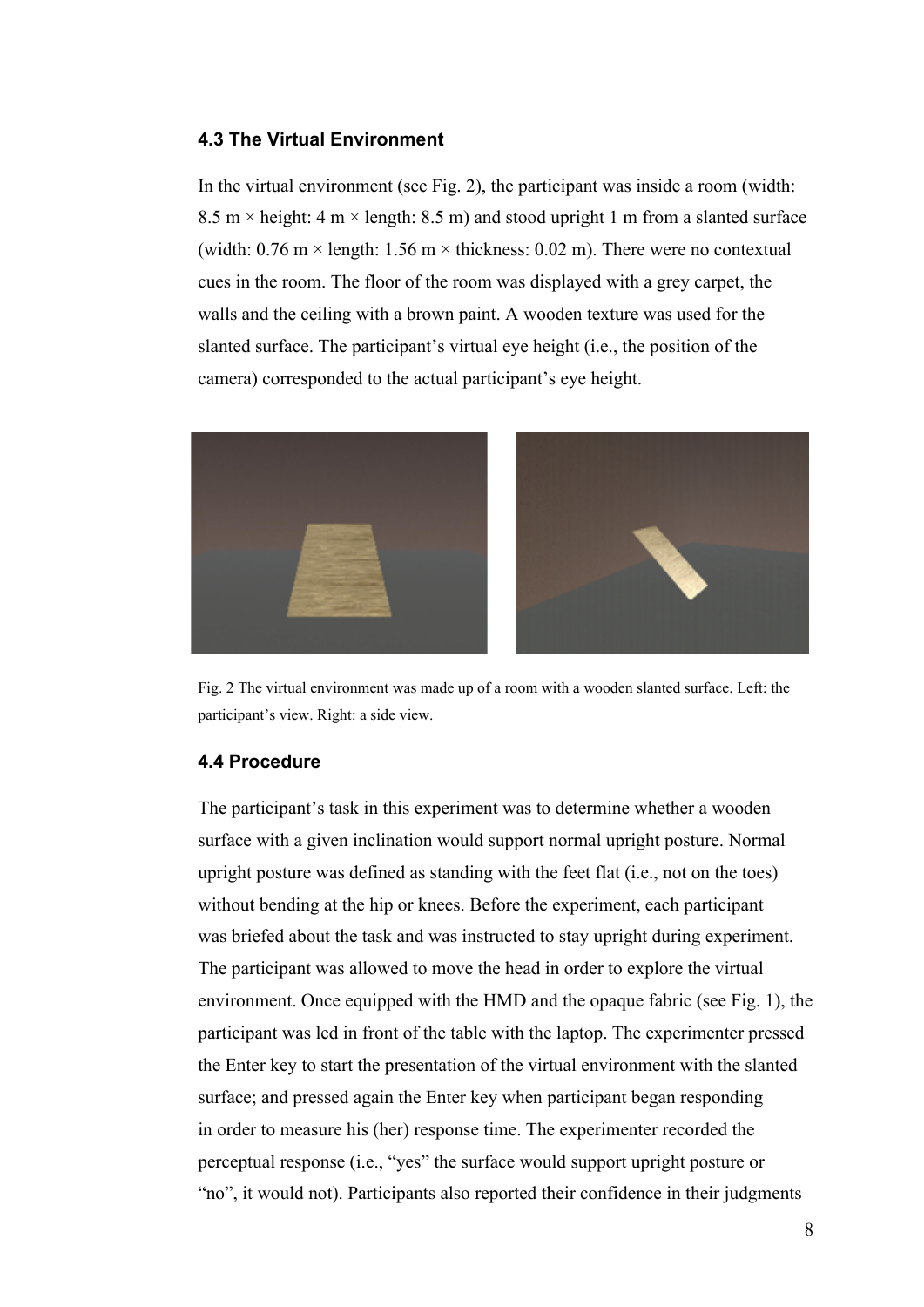on a scale ranging from very uncertain/not at all confident (1) to absolutely certain/very confident (7). The response time began with the presentation of the virtual environment and stopped when participant began answering. Participants could view the surface for as long as they wished to determine whether they would be able to stand on the slanted surface. After recording the responses, the experimenter pressed the Enter key then a black screen appeared and the application displayed the next trial. The method of constant stimuli was used for the measure of the critical inclination. Seven angles of inclination 12°, 17°, 22°, 27°, 33°, 39°, and 45° were presented during the experiment. Each angle was randomly presented six times, resulting in 42 trials per participant. The duration of the experiment was approximatively 15 minutes.

#### **4.5 Results**

### *4.5.1 Analysis on the Percent of "Yes" Responses*

For each participant, the percentage of trials that received a "yes" response was calculated for each of 7 angles of inclination. An alpha-level of 0.05 was adopted. A 7 (Angle of inclination) repeated-measures ANOVA on percentage of "yes" responses revealed a significant main effect,  $F(6,66) = 103.8$ ,  $p < 0.001$  (see Fig. 3). The mean percentage of "yes" responses for the seven slopes was 100, 86.11, 45.83, 19.44, 5.56, 4.17, and 1.39, indicating that participants made a distinction between those inclines that appeared to support upright stance and those that did not.

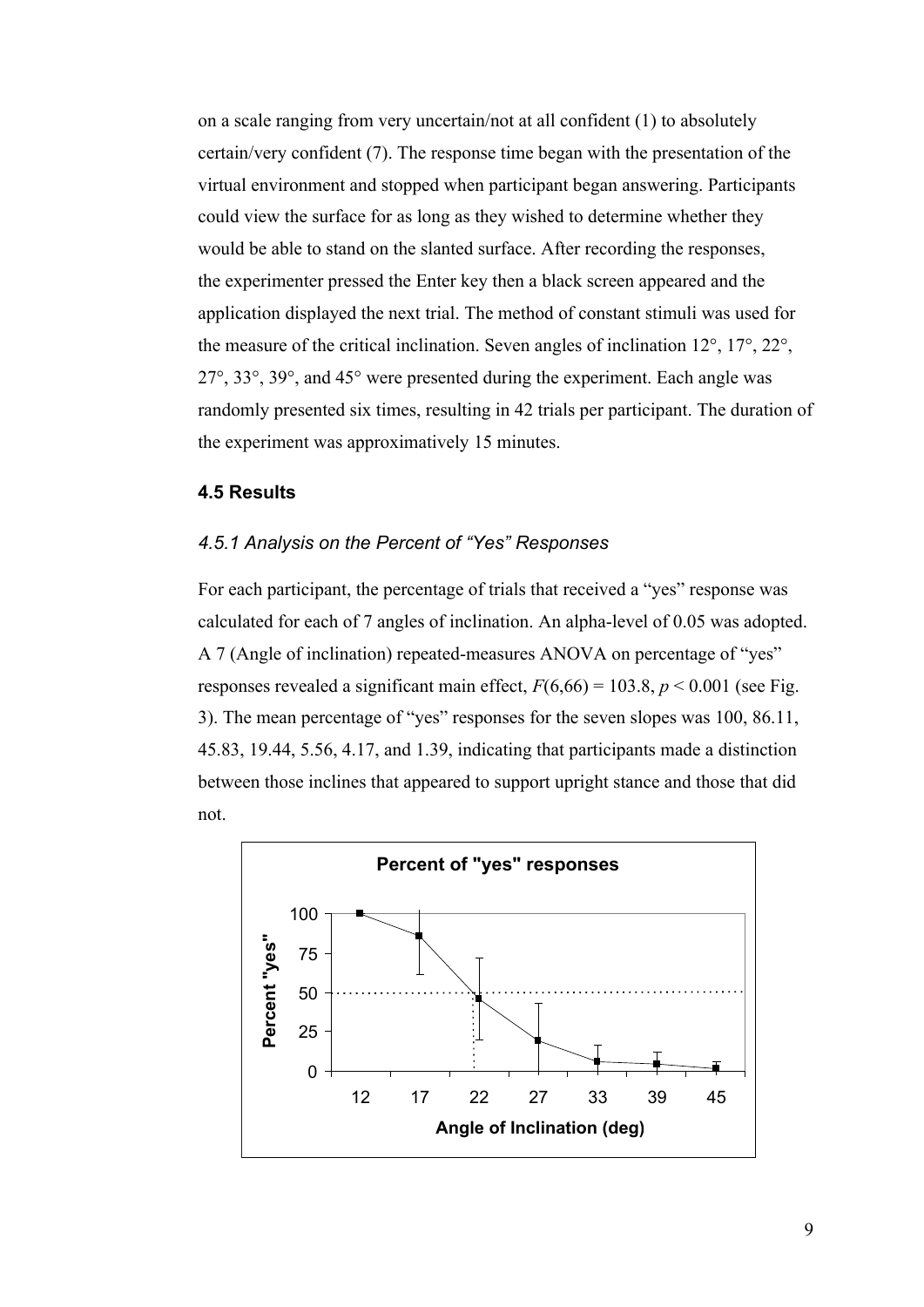Fig. 3 Mean percentage of "yes" responses (the surface would support upright stance) as a function of angle of inclination of the slanted surface. Bars represent *SD*.

To get an accurate measure of the critical angle, the percentage of "yes" responses for each angle of inclination was analyzed using a logistic function expressed by the following equation (Bootsma et al. 1992; O'Regan and Humbert 1989; Peper et al. 1994; Cornus et al. 1999):

% of " yes" responses = 
$$
\frac{100}{\left(1 + e^{-k(c-x)}\right)}
$$

In the logistic equation, 100% was the maximum percentage of "yes" responses (i.e., the participants always judged to be able to stand on the slanted surface),  $x$ , the angle of inclination in degrees. *C* was the 50% point, that is, the angle of the slanted surface at which the participant changed his or her judgment from "yes, I can stand on the slanted surface" to "no, I can't". In other words, this point was the critical angle for standing on the slanted surface with an upright posture. *K* was the slope approaching that point. The analysis revealed that the 50% point occurred at an angle of inclination of 21.98° ( $k = 0.32$ ;  $r^2 = 0.84$ ) with lower and upper fiducial limits of 21.06° and 22.91°.

#### *4.5.2 Analysis on Response Time*

For each participant, the mean response time (in seconds) was computed on the 6 trials for each angle of inclination. A 7 (Angle of inclination) repeated-measures ANOVA on the mean response time showed a significant main effect, *F*(6,66)  $= 9.23$ ,  $p < 0.001$  (see Fig. 4), indicating that participants took longer to explore surfaces close to the transition point between supporting and not supporting upright posture. Mean response times for the seven angles of inclination were 3.15, 4.93, 5.29, 4.14, 3.47, 2.84, and 2.48 s, respectively.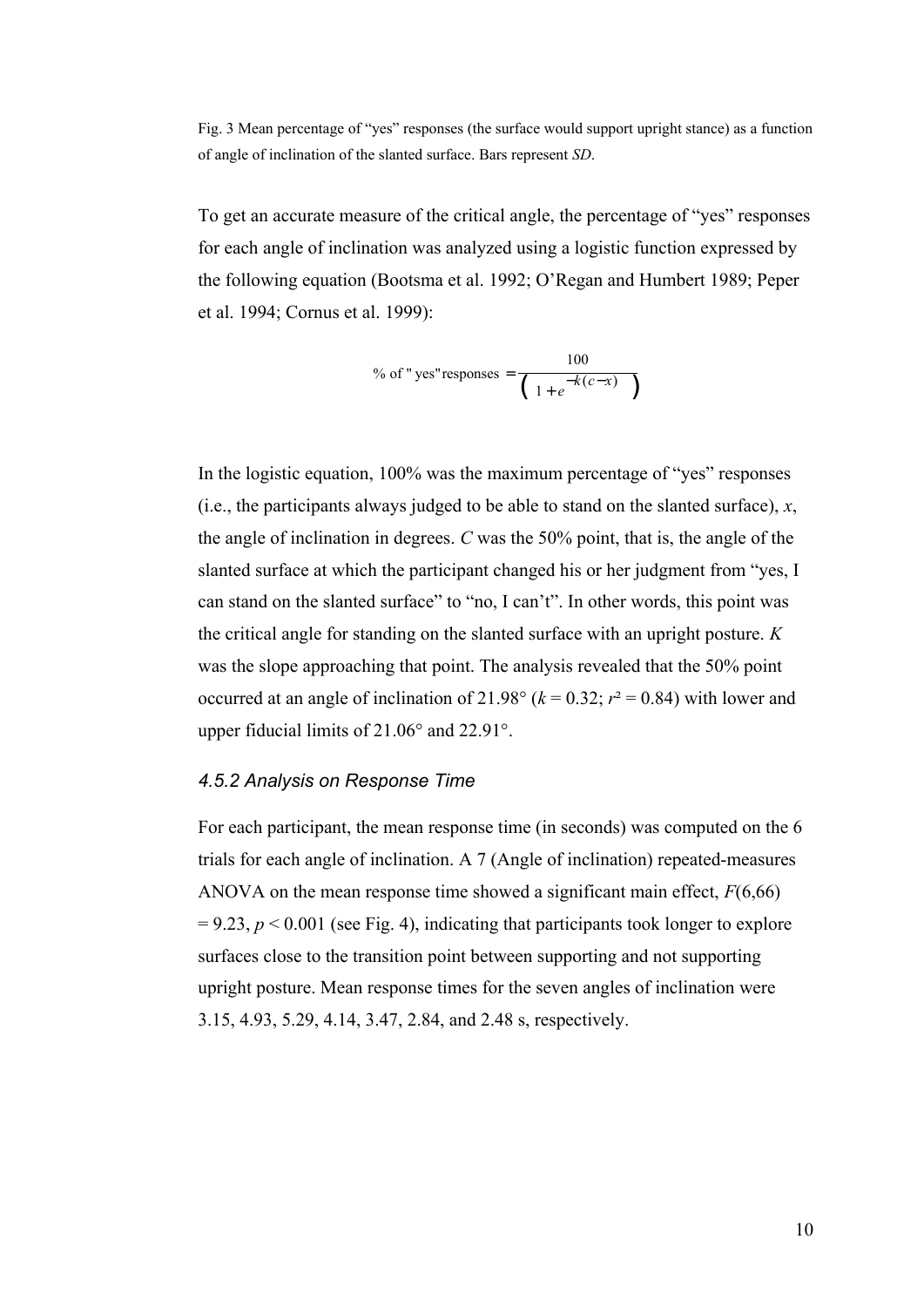

Fig. 4 Mean response time (in seconds) as a function of angle of inclination. Bars represent *SD*.

As in Fitzpatrick et al. (1994), the increase of response time near the transition point and its decrease on either side of the transition would be confirmed by a significant polynomial regression with a positive coefficient on the x term (i.e., angle) and a negative coefficient on the  $x^2$  term (angle<sup>2</sup>). Thus, a polynomial regression was conducted on the mean response time. The resulting equation was  $y = 1.65 + 0.2439*x - 0.0052*x^2$ ,  $r^2 = 0.22$ ,  $F(2,81) = 11.23$ ,  $p < 0.001$ . This result confirmed that more time was needed for inclinations close to the perceptual transition.

#### *4.5.3 Analysis on Confidence Judgment*

For each participant, the mean confidence judgment was computed on the 6 trials for each angle of inclination. A 7 (Angle of inclination) repeated-measures ANOVA on the mean confidence judgment also revealed a significant main effect,  $F(6,66) = 21.78$ ,  $p < 0.001$  (see Fig. 5), indicating that participants were less confident of their responses close to the transition point. Mean confidence judgments for the seven angles of inclination were 5.83, 4.51, 3.69, 4.72, 5.94, 6.40, and 6.78 respectively.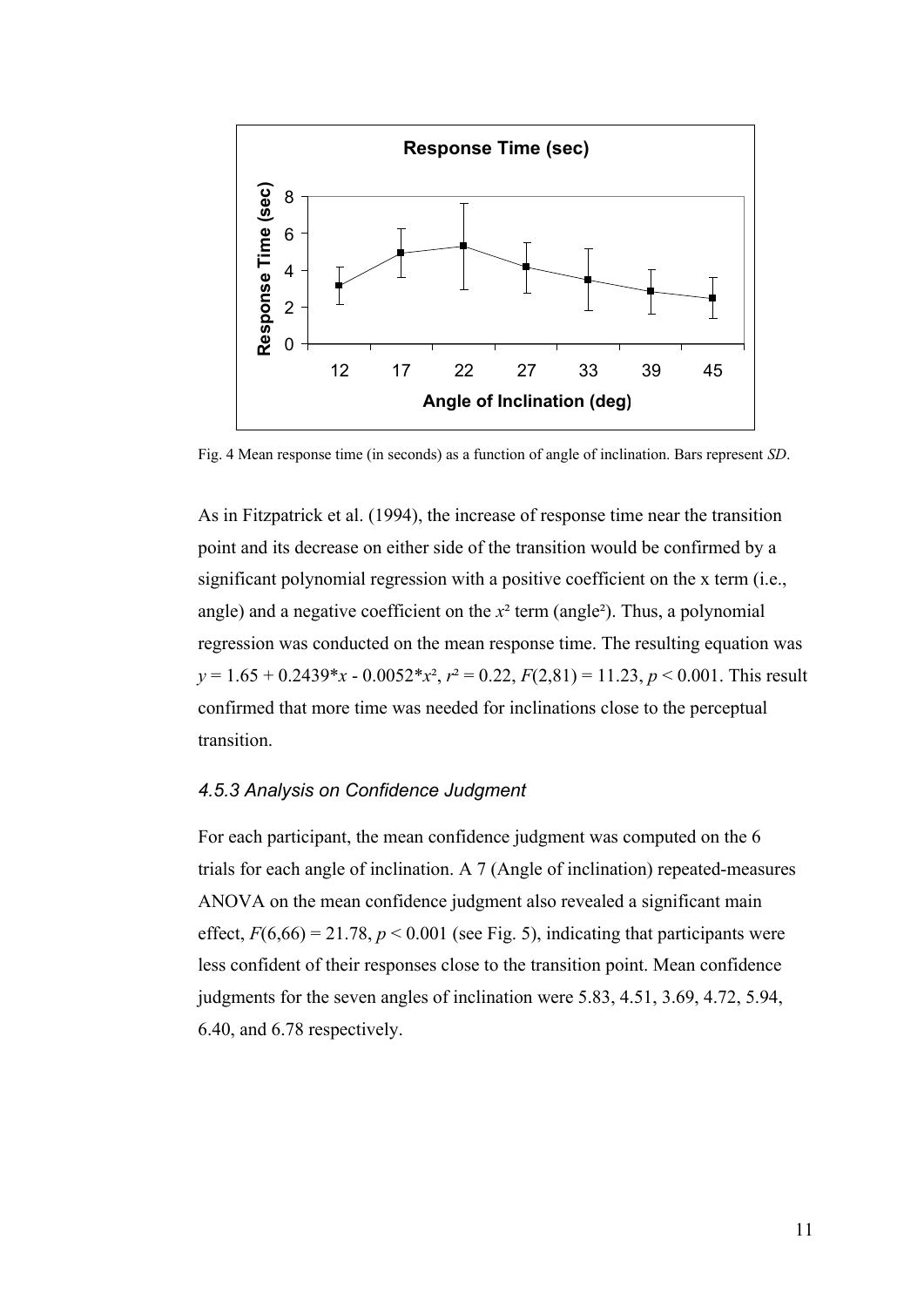

Fig. 5 Mean confidence rating (1 indicates not confident; 7 indicates very confident) as a function of angle of inclination. Bars represent *SD*.

As in Fitzpatrick et al. (1994), the decrease of confidence near the transition point and its increase on either side of the transition would be confirmed by a negative x term and a positive x² term in a significant polynomial regression. Results confirmed that participants were least confident in their perceptual responses the closer the presented angle was to the transition point:  $y = 7.47 - 0.248*x +$ 0.0054\* $x^2$ ,  $r^2 = 0.39$ ,  $F(2,81) = 25.79$ ,  $p < 0.001$ .

## **4.6 Summary of Results**

As in the Fitzpatrick et al's (1994) study conducted in real environment, results showed that participants were able to discriminate the inclinations that appeared to support upright stance and those that did not in VR. Moreover, the analysis revealed that the 50% point (or the critical angle for an upright posture) occurred at an angle of inclination of 21.98° and the pattern of results for the response time and the confidence judgment was consistent with this result by showing that participants took longer to answer and were less confident of their responses when the inclination was close to the critical angle. Thus, these results revealed that the perception of affordances for standing on a slanted surface in VR is possible and comparable to previous studies conducted in real environments.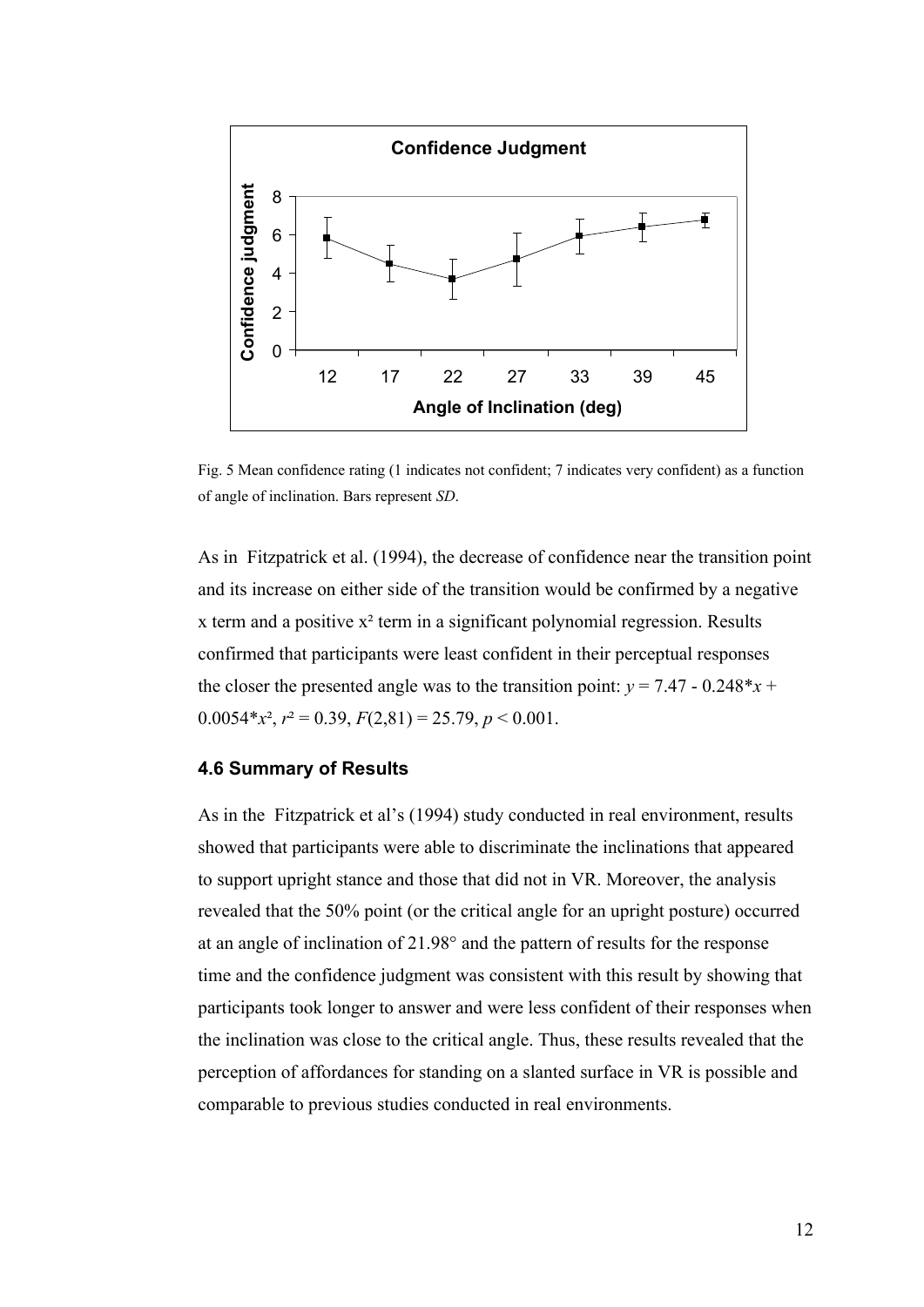# **5 Experiment 2: Influence of VE properties in perceiving affordances for standing on a slanted surface in virtual reality**

The aim of Experiment 2 was to evaluate the perception of affordances for standing on a slanted surface by considering the properties of the VE. In this experiment, we considered the texture of the slanted surface as pertinent property (see our previous study, Regia-Corte et al. 2010). To prevent an object from slipping down a slope, frictional force must be strong enough to overcome the pull of gravity. The amount of frictional force that is created depends on the coefficient of friction between the object and the surface of the slope. Thus, two contrasted textures (high-friction: Wooden vs. low-friction: Ice) were used for the slanted surface. The hypothesis of this experiment was that if the texture is involved in the perception of affordances for standing on a slanted surface in VR, we should observe an effect of the texture on the perceptual boundary (or critical angle): with a perceptual boundary lower with the Ice texture than with the Wooden texture

# **5.1 Participants**

Twelve participants (2 females and 10 males) aged from 20 to 29 (*M* = 24.9, *SD*  $= 2.8$ ), took part in this experiment. All of them were right-handed, and none of them had known perception disorders. They were all naive to the purpose of the experiment.

## **5.2 Experimental Apparatus**

We used the same experimental apparatus as in Experiment 1.

## **5.3 The Virtual Environment**

We used the same virtual environment as in Experiment 1 except that two different textures were used for the slanted surface: a Wooden texture or an Ice texture (see Fig. 6). In this experiment, the participant controlled the inclination of the slanted surface with the keyboard of the laptop computer.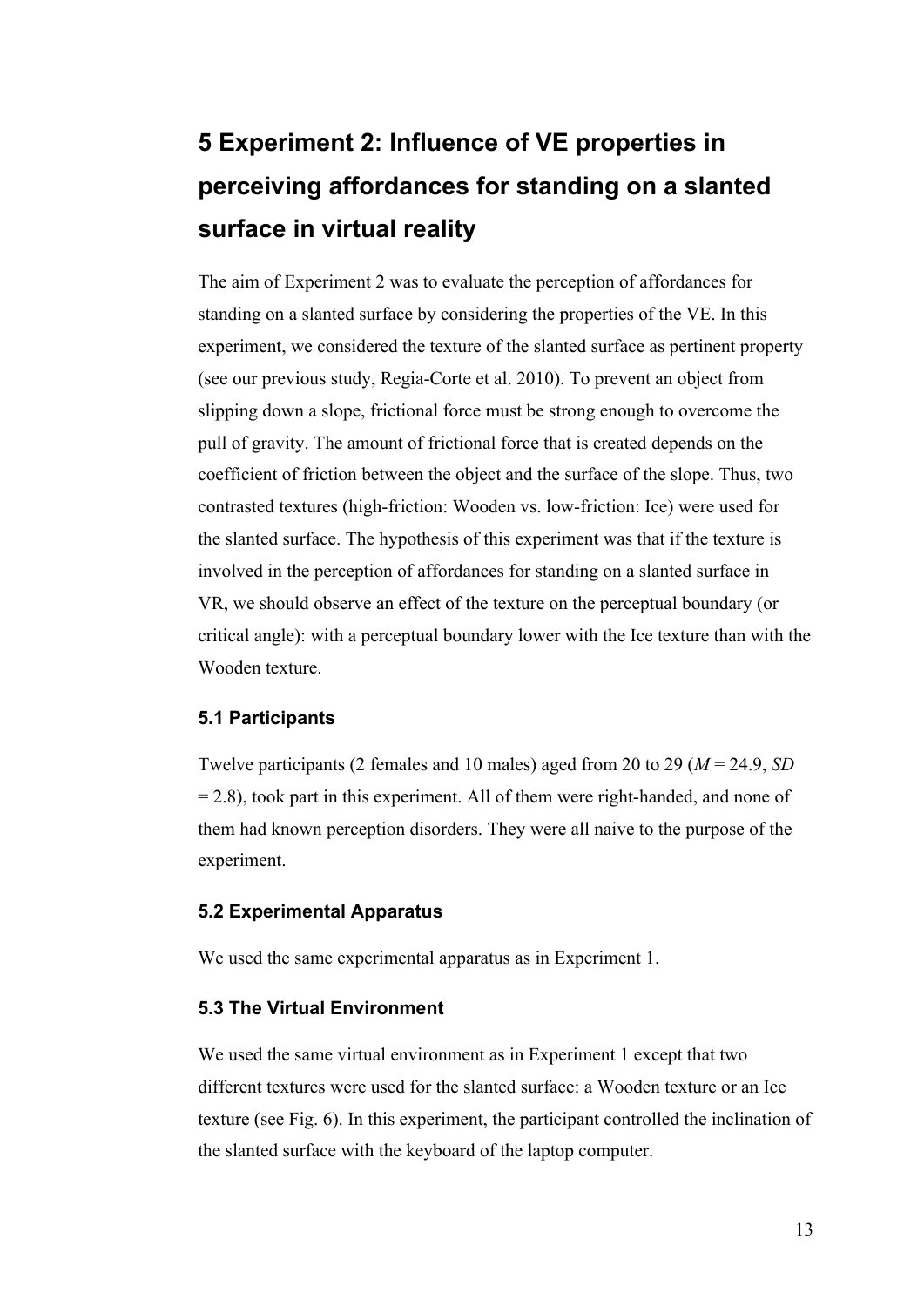

Fig. 6 The virtual environment was made up of a room with a slanted surface. Two different textures were used for the slanted surface: a Wooden texture (left) and an Ice texture (right).The participant controlled the inclination of the slanted surface with the keyboard of the laptop computer.

### **5.4 Procedure**

The task in this experiment was to adjust the angle of inclination of the virtual slanted surface until the participant felt that it was just barely possible for him (her) to stand on that surface with a normal upright posture. Before the experiment, each participant was briefed about the task and was instructed to stay upright during experiment. The participant was allowed to move the head in order to explore the virtual environment. Once equipped with the HMD and the opaque fabric, the participant was led in front of the table with the laptop and the participant's right hand was placed on the keyboard. The participant used their right hand fingers to press the computer keys. The participant could adjust the angle of the slanted surface with three keys: the up arrow to increase the inclination, the down arrow to decrease the inclination and the Enter key to validate the response. The resolution for one press on the up-down arrows was  $0.25^{\circ}$  and a continuous press on the keys was possible to adjust the inclination ( $5^{\circ}$ )  $/$  sec).

The method of adjustment was used for the measure of the critical inclination. For each trial, the angle of inclination of the surface was initially set at either the lowest angle of inclination (i.e., 0°) or the highest angle of inclination (i.e., 90°) and the participants adjusted the angle of inclination until they felt that the surface was set at the steepest angle that would support upright posture. Participants could view the surface for as long as they wished to determine whether they would be able to stand on the slanted surface. Once participants were satisfied with position of the surface, they pressed the Enter key to validate the response then a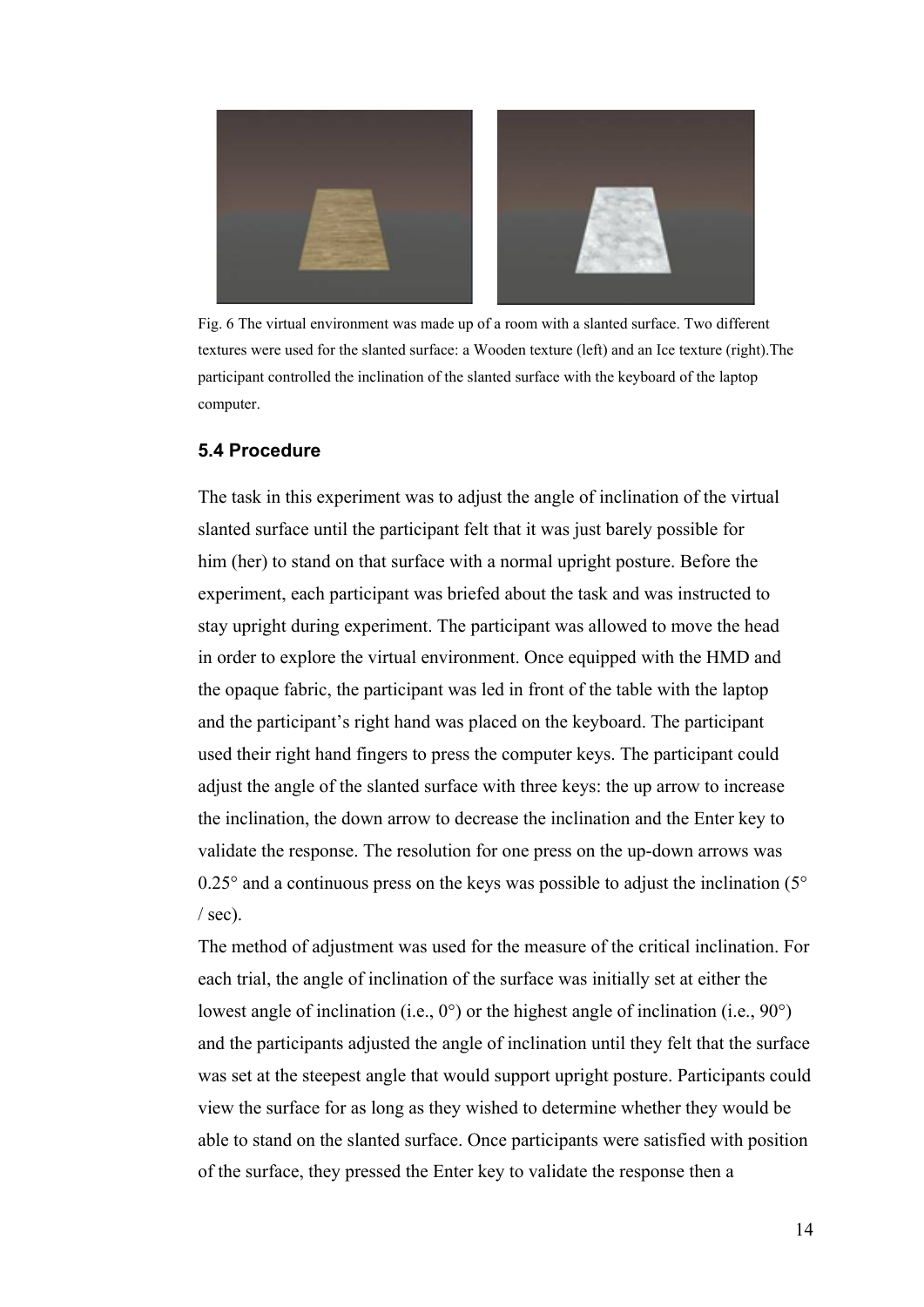confirmation message appeared with a black screen and asked to press again the Enter key to confirm the response or to press the Space bar to return to the task. When the response was confirmed, the value of the inclination was recorded and the application displayed the next trial. During the experiment, two different textures were used for the slanted surface: a Wooden texture and an Ice texture. No information was communicated to the participant about the texture of the slanted surface. Participants completed all the two texture conditions (Wooden and Ice) and the order of the conditions was counterbalanced across participants. Thus, half of the participants completed the Wooden texture condition first, and the other half of the participants completed the Ice texture condition first. In each condition, participants completed two ascending trials (in which the angle of inclination was initially set at 0°) and two descending trials (in which the angle of inclination was initially set at 90°). Ascending and descending trials alternated within a given condition, and the order of the sequence (i.e., whether an ascending or a descending trial was presented first in a given condition) was counterbalanced across participants. Thus, half of the participants completed the ascending trial first, and the other half of the participants completed the descending trial first. In this experiment, participants completed a total of 8 trials (2 texture conditions  $\times$  2 directions  $\times$  2 trials per condition). The duration of the experiment was approximatively 10 minutes.

#### **5.5 Results**

The mean angle of inclination chosen by the participants was considered as the perceptual boundary. For the analysis, an alpha-level of 0.05 was adopted. A 2 (Texture: wooden vs. ice)  $\times$  2 (Direction: ascending vs. descending) repeatedmeasures ANOVA was conducted on these perceptual boundaries. The ANOVA revealed a significant effect of texture,  $F(1,11) = 8.07$ ,  $p = 0.016$  (see Fig. 7), the perceptual boundary with the Ice texture  $(M = 22.13^{\circ}, SD = 8.52^{\circ})$  was significantly lower than with the Wooden texture  $(M = 27.60^{\circ}, SD = 10.57^{\circ})$ .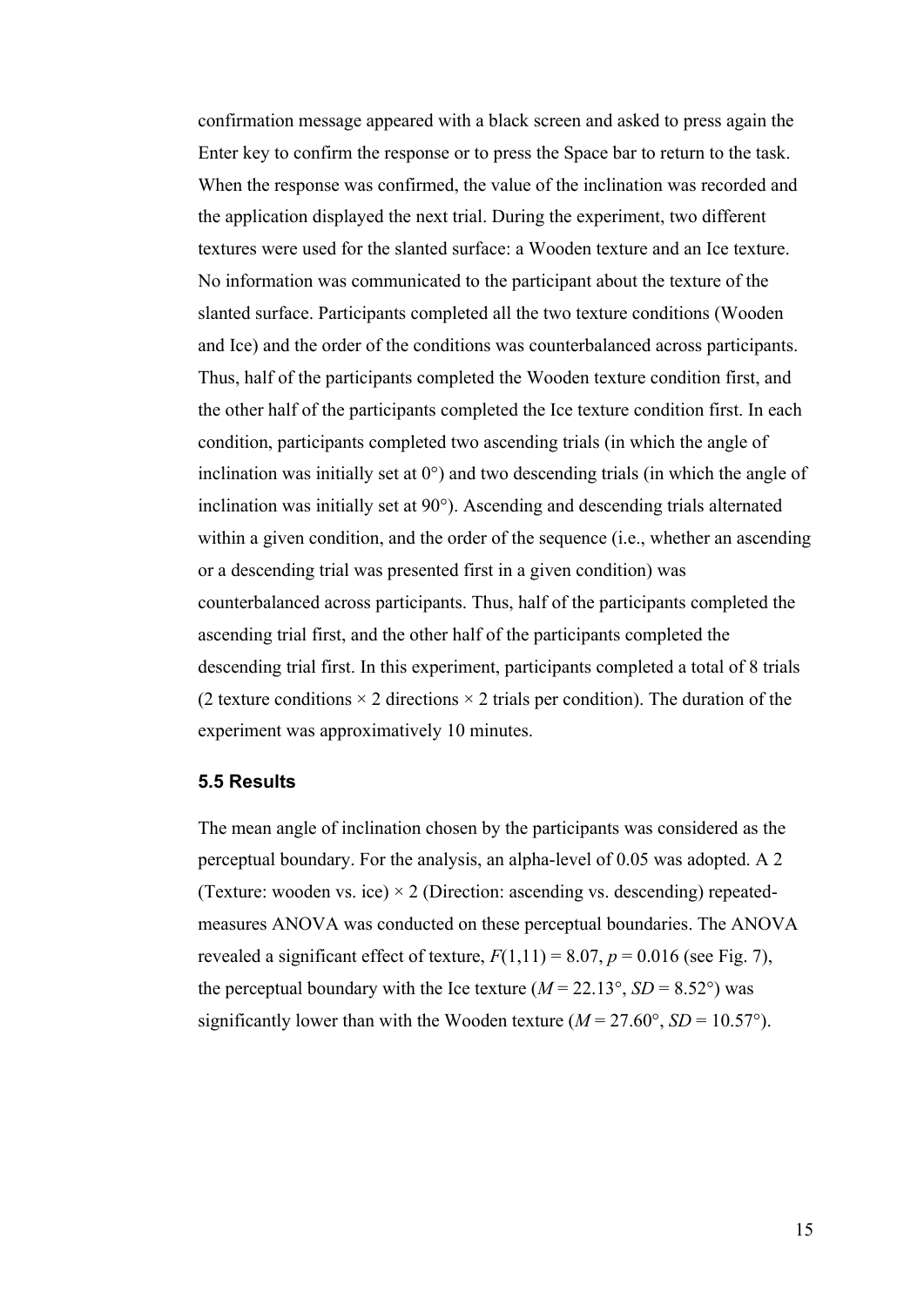

Fig. 7 Mean perceptual boundary (or critical angle in degrees for standing on the slanted surface) as a function of the texture condition (Wooden and Ice). Bars represent *SD*.

The ANOVA also revealed a significant effect of direction,  $F(1,11) = 6.83$ ,  $p = 0.024$  (see Fig. 8), the perceptual boundary occurred at a steeper angle of inclination when the surface was descending  $(M = 26.09^{\circ}, SD = 9.89^{\circ})$ , than when the surface was ascending  $(M = 23.65^{\circ}, SD = 8.34^{\circ})$ . The interaction between texture and direction was not significant  $(F(1,11) = 1.38, p = 0.26)$ .





## **5.6 Summary of Results**

In this experiment, the texture of the slanted surface was manipulated. Results showed that the perceptual boundary with the Ice texture  $(22.13^{\circ})$  was significantly lower than with the Wooden texture (27.60°). This result revealed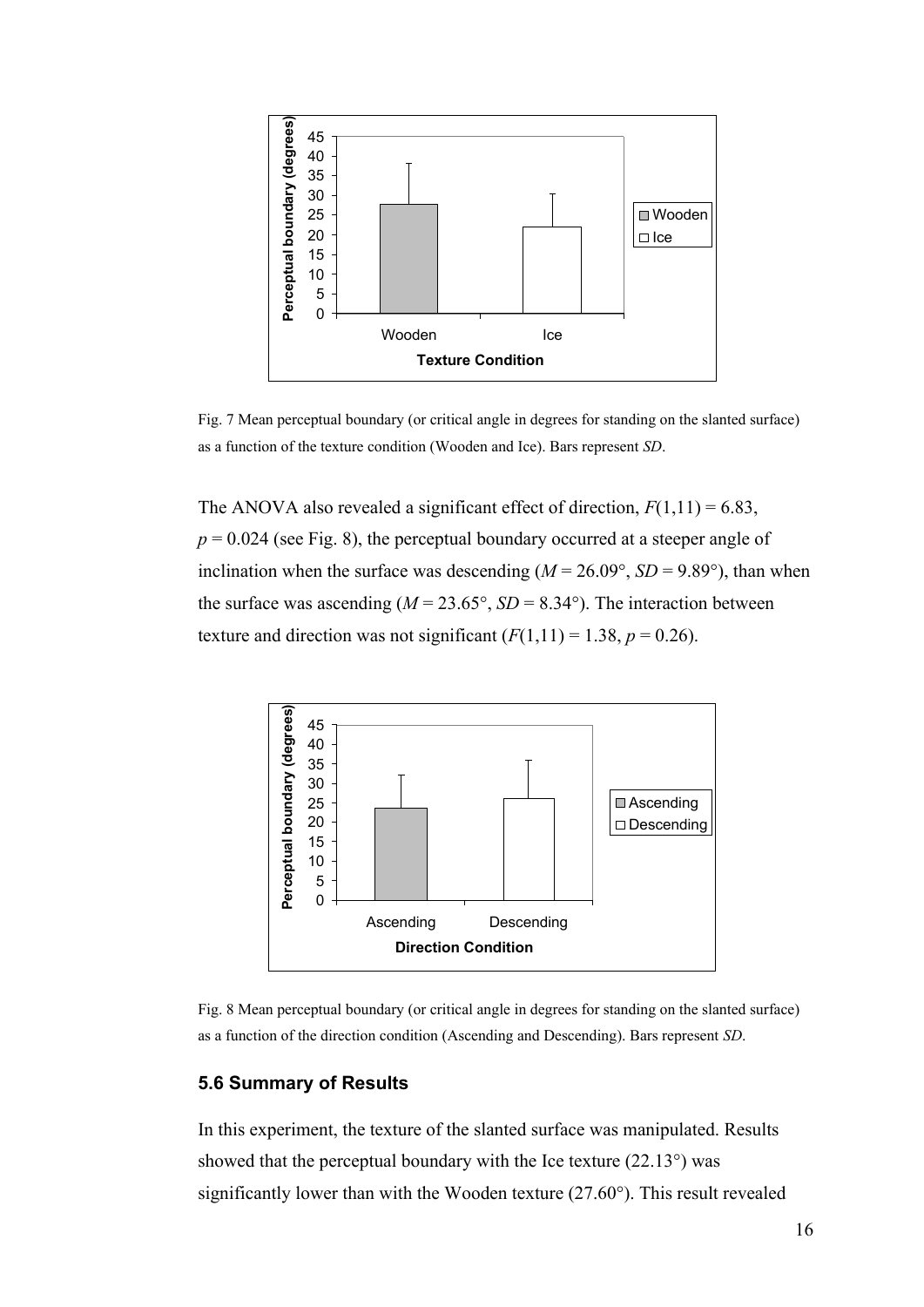that the virtual information about friction was detected and used in VE. Thus, participants were able to differentiate visually a low-friction texture (Ice) from a high-friction texture (Wooden). In other words, this result indicated that the texture of the slanted surface was involved in perceiving affordances for standing on this surface in VR. Furthermore, as in the previous works conducted in real environments, our results also revealed that the perceptual boundaries occurred at steeper angles of inclination on descending trials than on ascending trials. This finding demonstrates a phenomenon known as enhanced contrast (Richardson et al. 2007) and suggests that perception of affordances in this task is a dynamical process. Finally, this last result reinforces the similarity observed between the perception of affordances in VE and in real environments.

# **6 Experiment 3: Influence of person properties in perceiving affordances for standing on a slanted surface in virtual reality**

The aim of Experiment 3 was to evaluate the perception of affordances for standing on a slanted surface by considering the properties of the person in the VE. In this experiment, we considered the person's position on the slanted surface as pertinent property. The person's position is the location on the slanted surface considered by the person during his (her) perceptual judgement. This person's property was not analyzed in previous studies conducted in real environments. For our experiment, it is important to notice that the different locations on the slanted surface involve different aspects for the participant. Thus, for example, a high location is more dangerous for the physical integrity than a low location. Consequently, in Experiment 3, the perception of whether a slanted surface supported upright stance was investigated by using a postural zone differently positioned on the slanted surface. When this postural zone was displayed on the surface, the participant had to consider this information of position during his (her) perceptual judgement. In other words, the participant had to visualize him- or herself being inside the postural zone when it was displayed. Thus, three postural zone conditions (No zone vs. Low zone vs. High zone) were used during experiment. The hypothesis of this experiment was that if the person's position is involved in the perception of affordances for standing on a slanted surface in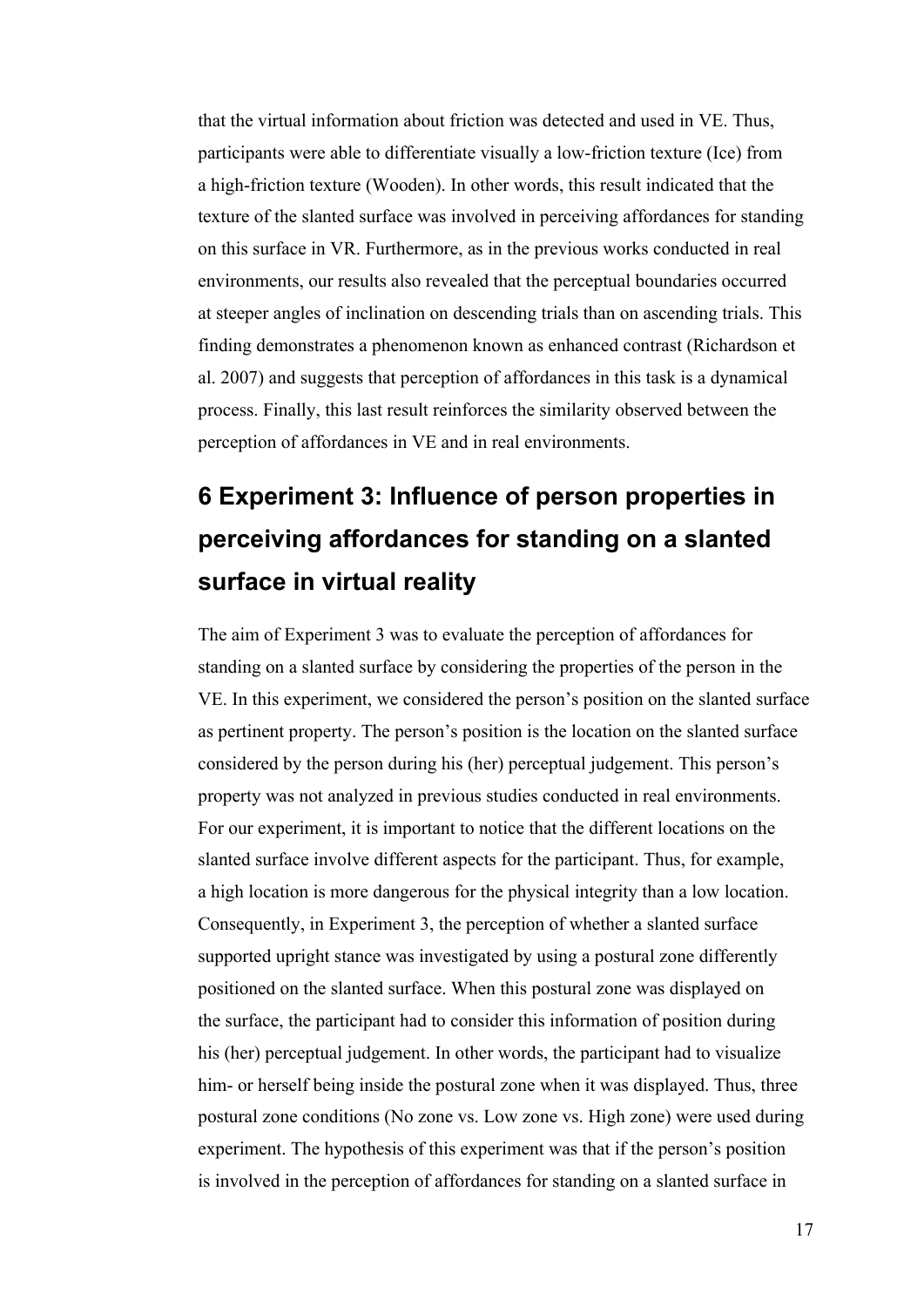VR, we should observe an effect of the postural zone on the perceptual boundary (or critical angle): with a perceptual boundary lower in the High zone condition (dangerous) than in the Low zone condition (not dangerous).

# **6.1 Participants**

The participants of this experiment were the same as for the Experiment 2.

# **6.2 Experimental Apparatus**

We used the same experimental apparatus as in the Experiments 1 and 2.

# **6.3 The Virtual Environment**

We used the same virtual environment as in the Experiments 1 and 2 except that in this experiment, it was possible to display a postural zone on the slanted surface and to change its position in relation to the bottom of the slanted surface (see Fig. 9). This postural zone was delimited by a white rectangle (width: 60 cm  $\times$  height: 30 cm). Three different zone conditions were used during the experiment: a No zone condition (where no postural zone was displayed), a Low zone condition (positioned at 20 cm from the bottom) and a High zone condition (positioned at 1.36 m from the bottom). A wooden texture was used for the slanted surface. The participant controlled the inclination of the slanted surface with the keyboard of the laptop computer.



Fig. 9 The virtual environment was made up of a room with a wooden slanted surface. Three different zone conditions were used during the experiment: a No zone condition (left), a Low zone condition (center) and a High zone condition (right). The participant controlled the inclination of the slanted surface with the keyboard of the laptop computer.

# **6.4 Procedure**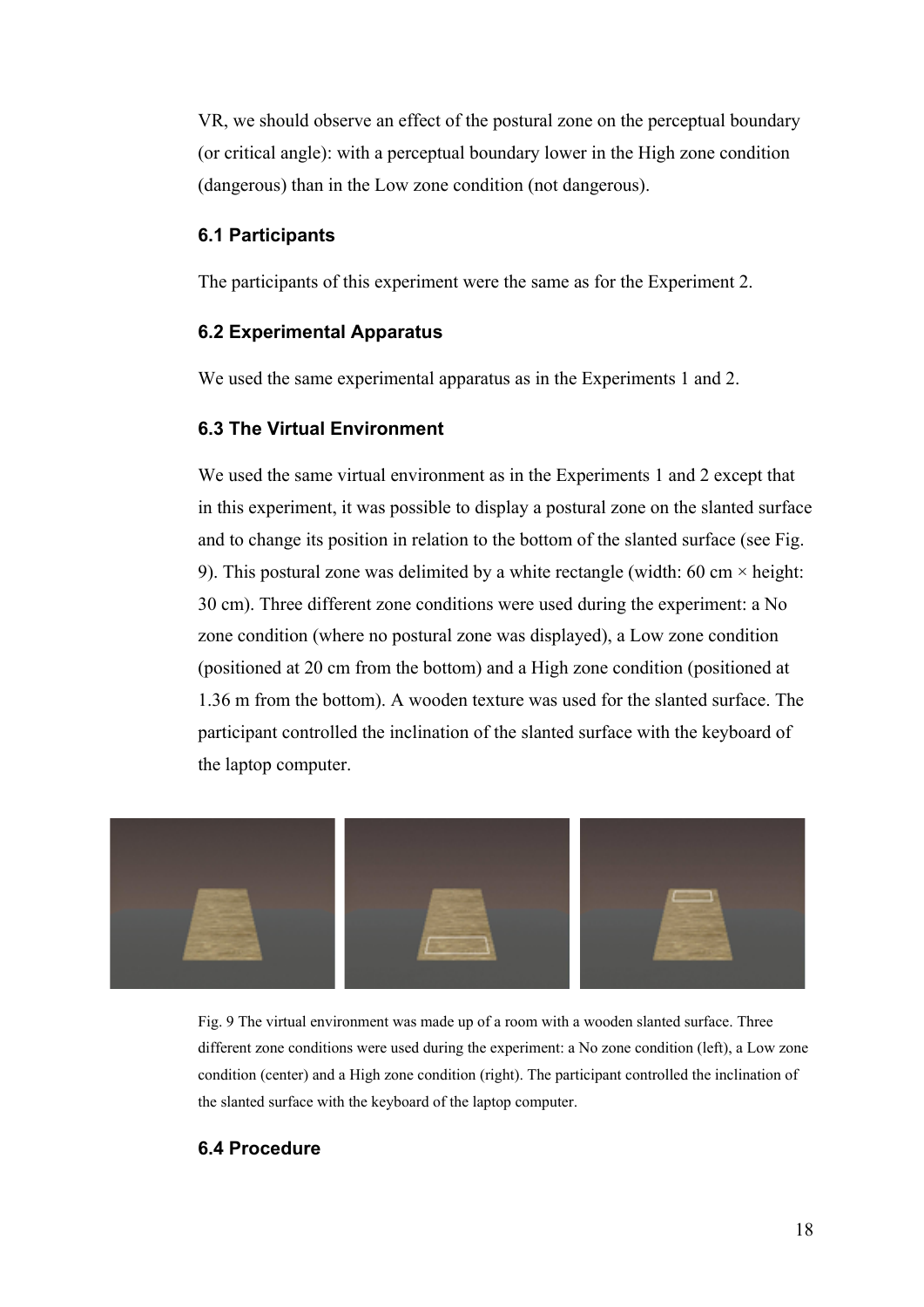The task and the method in this experiment were the same that in the Experiment 2 except that when the postural zone was displayed on the slanted surface, the participant had to consider this zone for the adjustment of his (her) critical angle for an upright posture. During the experiment, three different zone conditions were used for the slanted surface: No zone, Low zone and High zone. Participants completed all the three zone conditions and the order of the conditions was counterbalanced across participants. A full counterbalancing with six possible orders was used. Participants were randomly assigned to each of the six possible orders of conditions. In each zone condition, participants completed two ascending trials (in which the angle of inclination was initially set at 0°) and two descending trials (in which the angle of inclination was initially set at 90°). Ascending and descending trials alternated within a given condition, and the order of the sequence (i.e., whether an ascending or a descending trial was presented first in a given condition) was counterbalanced across participants. Thus, half of the participants completed the ascending trial first, and the other half of the participants completed the descending trial first. In this experiment, participants completed a total of 12 trials (3 zone conditions  $\times$  2 directions  $\times$  2 trials per condition). The duration of the experiment was approximatively 12 minutes.

## **6.5 Results**

The mean angle of inclination chosen by the participants was considered as the perceptual boundary. For the analysis, an alpha-level of 0.05 was adopted. A 3 (Zone condition: No zone vs. Low zone vs. High zone)  $\times$  2 (Direction: ascending vs. descending) repeated-measures ANOVA was conducted on these perceptual boundaries. The ANOVA revealed a significant effect of the zone condition,  $F(2,22) = 6.74, p = 0.005$  (see Fig. 10).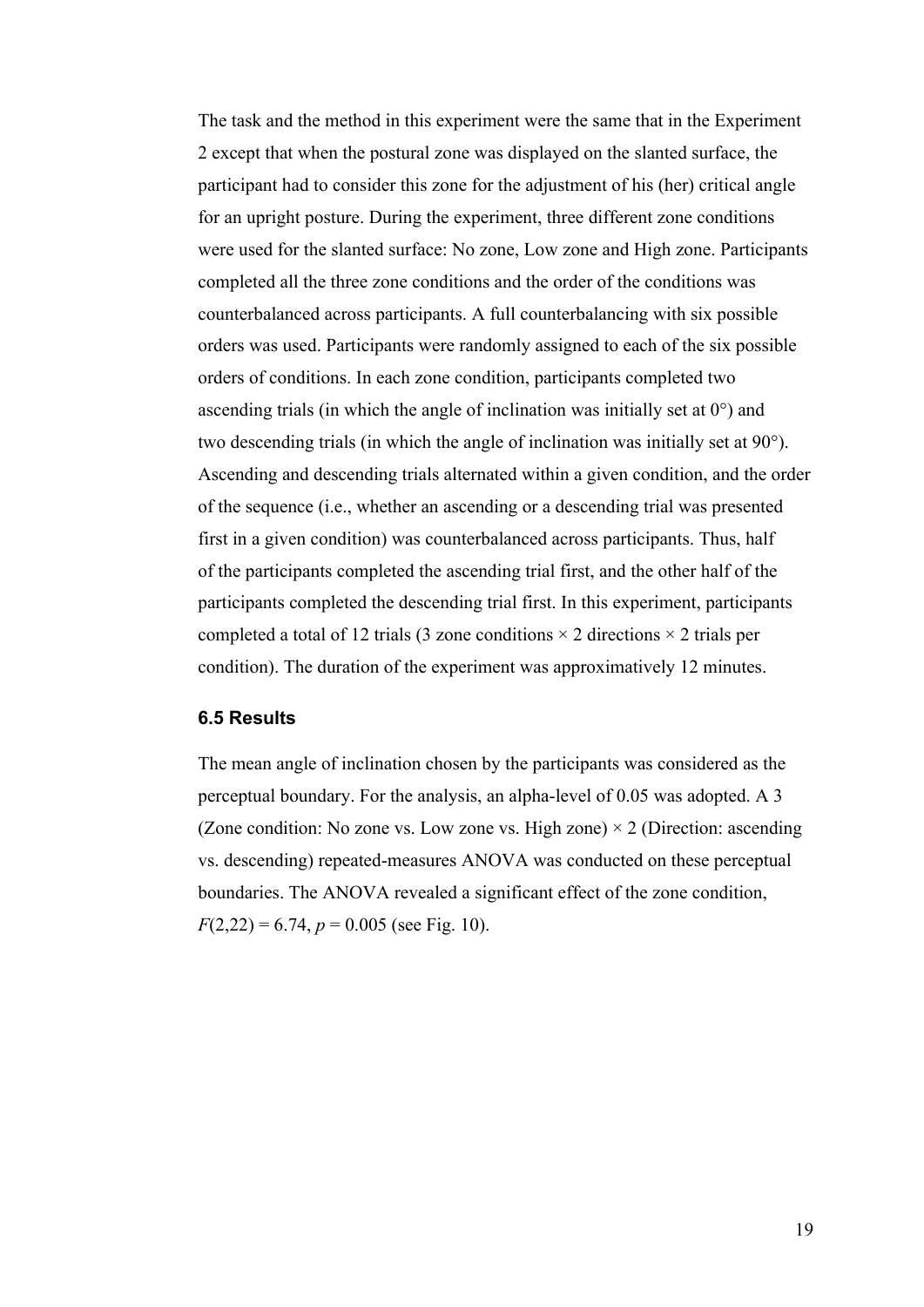

Fig. 10 Mean perceptual boundary (or critical angle in degrees for standing on the slanted surface) as a function of the zone condition (No zone, Low zone and High zone). Bars represent SD.

For the different comparison analysis, a correction for experiment-wise error was realized by using Bonferroni-adjusted alpha level ( $p = 0.05$  divided by the number of tests). Thus, in order to compare the three zone conditions (No zone, Low zone and High zone), the alpha level was adjusted to  $p = 0.0167$ . Follow-up t test revealed that the perceptual boundary in the Low zone condition  $(M = 27.04^{\circ})$ ,  $SD = 9.02^{\circ}$ ) was significantly higher than in the High zone condition ( $M = 21.10^{\circ}$ ,  $SD = 9.52^{\circ}$ ,  $t(11) = 3.86$ ,  $p = 0.002$ . By contrast, the analysis indicated that the perceptual boundary in the No zone condition  $(M = 24.41^{\circ}, SD = 8.26^{\circ})$  was not significantly different from the perceptual boundaries in the Low zone condition  $(t(11) = -1.82, p = 0.096)$  and in the High zone condition  $(t(11) = 1.79, p = 0.10)$ . The ANOVA also indicated a tendency for the direction,  $F(1,11) = 4.77$ , *p*  $= 0.052$ , the perceptual boundary occurred at a marginally steeper angle of inclination when the surface was descending  $(M = 25.46^{\circ}, SD = 9.08^{\circ})$ , than when the surface was ascending  $(M = 22.91^{\circ}, SD = 8.05^{\circ})$ . The interaction between zone condition and direction was not significant  $(F(1,11) = 2.30, p = 0.12)$ .

#### **6.6 Summary of Results**

The analysis revealed that the postural zone on the slanted surface had an effect in perceiving affordances for an upright posture: the perceptual boundary in the High zone condition was significantly lower than in the Low zone condition. Thus, these results indicated that the person's position on the slanted surface was involved in the perception of affordances for standing on this surface in VR.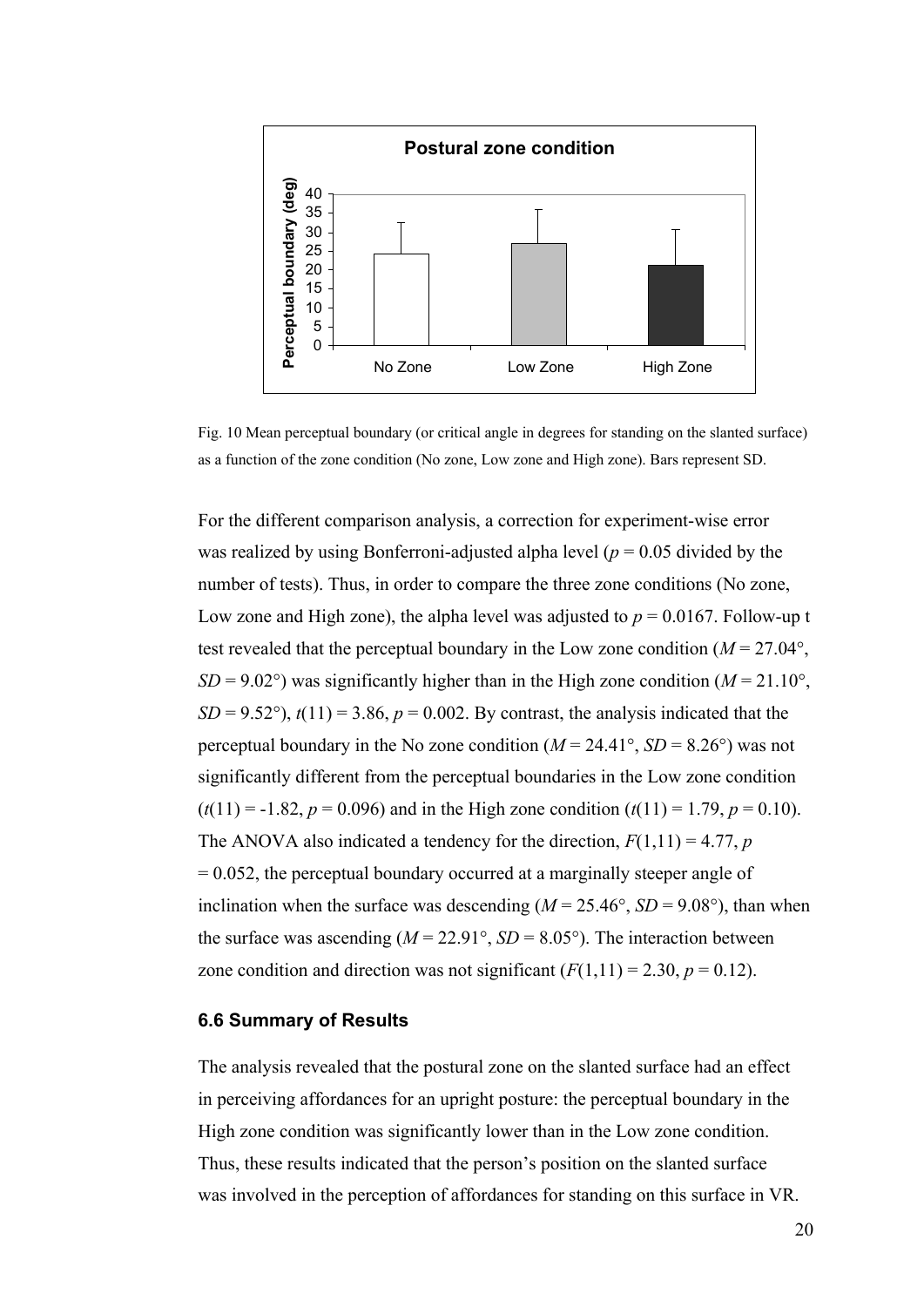The absence of significant differences between the No zone condition and the two other conditions (Low zone and High zone) could be explained by the fact that when no postural zone was displayed on the slanted surface, participants were free to consider different postural positions on the slanted surface (i.e., low, high, or middle) during their perceptual judgments. Finally, consistent with Experiment 2 and previous studies, our results also indicated a tendency for which the perceptual boundaries occurred at steeper angles of inclination on descending trials than on ascending trials (enhanced contrast).

# **7 General discussion**

This paper analyzed the perception of affordances for standing on a slanted surface in VR. During the different experiments, participants were asked to judge whether a virtual slanted surface supported upright stance. Interestingly, participants showed a natural ability to perceive affordances in VR although they have no prior experience with the virtual slanted surface displayed. These results are interesting because they are consistent with the previous research conducted in real environments but also because they reveal several specificities. The aim of Experiment 1 was to evaluate whether the perception of affordances for standing on a slanted surface was possible in VR and comparable to previous works conducted in real environments. In this experiment, participants reported whether they would be able to stand on a virtual wooden surface with an upright posture. Results showed that participants were able to discriminate the inclinations that appeared to support upright stance and those that did not in VR. Response time and confidence judgment were consistent with this result by showing an increase of response time and a decrease of confidence judgment when the inclination was close to the critical angle. However, the observation of results indicated that the critical angle for an upright posture in VR (21.98°) appeared to be lower in comparison to those of previous studies conducted in real

environments (approximatively 30°). This underestimation is an interesting and paradoxical result. Indeed, we can imagine that people inside VE are aware to be in an unrealistic world where their physical integrity is not involved and where it is possible to risk dangerous behaviors. However, this underestimation indicated, on the contrary, that participants were more careful in VE. One possible explanation for this paradoxical result would be the presence of a time effect on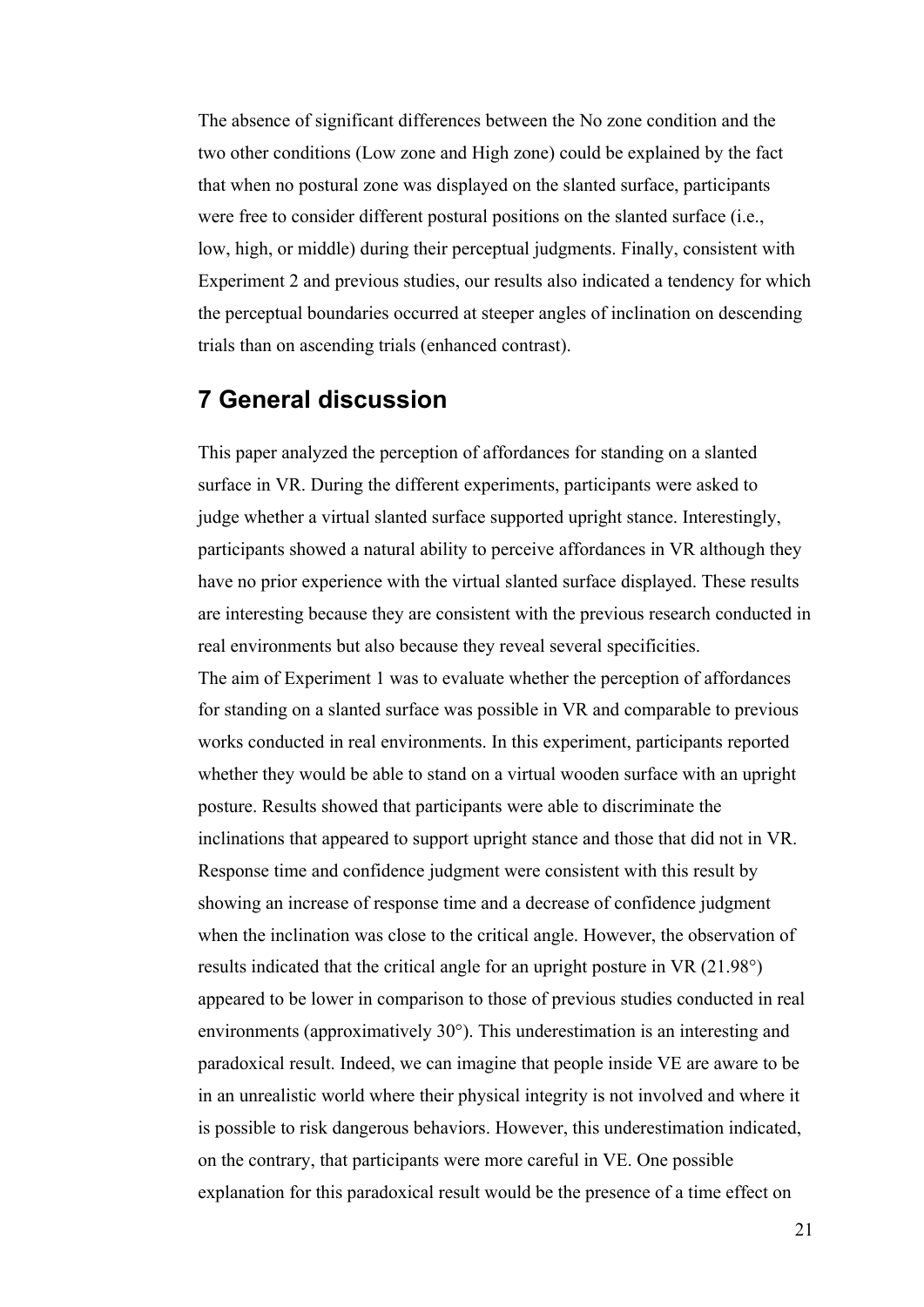the perception: at the beginning, the VE as a new environment involves a safety first effect with an underestimation of action possibilities. But during time and practice inside the VE, participants become more adapted and confident with a virtual perception reaching the real perception. And finally, participants adopt risky and dangerous behaviors leading to an overestimation of action possibilities. Thus, it would be interesting for the future research to consider the time factor in order to test this hypothesis. It is important to notice that previous studies have shown that distances appear to be compressed in immersive virtual environments presented via head mounted display systems, relative to in the real world (Steinicke et al. 2009). Thus, the underestimation observed in our study could indicate that the perception of affordances in VR would be also affected by the effect of compression. On the other hand, it is possible that some properties of the HMD configuration were involved in this perception. These topics could be investigated more precisely in future experimental work.

The aim of Experiment 2 was to evaluate the role of VE properties in perceiving affordances by manipulating the texture of the slanted surface. In this experiment, the participant adjusted the angle of inclination of the virtual slanted surface until he (she) felt that it was just barely possible for him (her) to stand on that surface with a normal upright posture. The analysis showed that the perceptual boundary with the Ice texture (22.13°) was significantly lower than with the Wooden texture (27.60°). Thus, this result revealed that the virtual information about friction was detected and used in VE. Participants were able to differentiate visually a lowfriction texture (Ice) from a high-friction texture (Wooden). In other words, this result indicated that the texture of the slanted surface was involved in perceiving affordances for standing on this surface in VR. It suggests that participants can be influenced by the properties of the virtual environment (here the visual textures), and can extract and use such information when perceiving affordances of virtual objects. Furthermore, as in the previous works conducted in real environments, our results also revealed that the perceptual boundaries occurred at steeper angles of inclination on descending trials than on ascending trials. This finding demonstrates a phenomenon known as enhanced contrast (Richardson et al. 2007) and suggests that perception of affordances in this task is a dynamical process. This last result reinforces the similarity observed between the perception of affordances in VE and in real environments.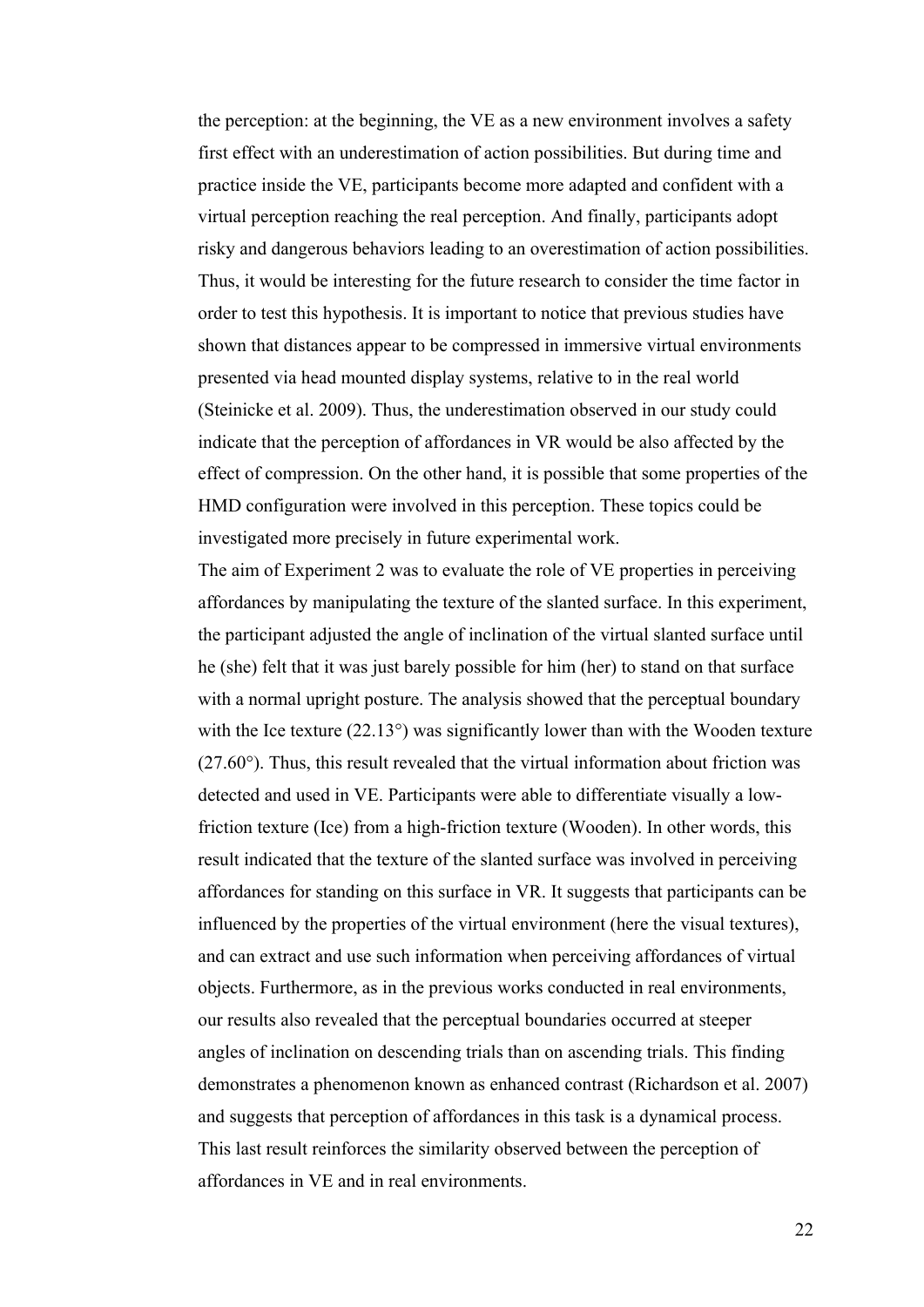The comparison of results for Experiments 1 and 2 indicated an important difference between perceptual boundaries. Indeed, results of Experiment 2 showed higher critical angles for both conditions compared to the result in Experiment 1. Thus, even the critical angle for the ice texture was slightly steeper than the critical angle for the wooden texture in Experiment 1. However, such a comparison is not really pertinent in our case since the psychophysical methods used in each experiment were not the same (method of stimuli constant in Experiment 1 and method of adjustment in Experiment 2). Finally, this difference and the incoherence observed can be attributed to the technical aspect resulting from the use of each method, such as the verbal responses in Experiment 1 and the possibility for the participant to move the slanted surface in Experiment 2. The aim of Experiment 3 was to evaluate the role of person properties in perceiving affordances by manipulating the person's position on the slanted surface. In this experiment, the task and the method were the same as in the Experiment 2 except that a postural zone was displayed on the slanted surface and the participant had to consider this zone for the adjustment of his (her) critical angle for an upright posture. Three postural zone conditions were used during experiment: No zone, Low zone, and High zone. The analysis revealed that the postural zone on the slanted surface had an effect in perceiving affordances for an upright posture: the perceptual boundary in the High zone condition  $(21.10^{\circ})$  was significantly lower than in the Low zone condition (27.04°). Thus, these results indicated that the person's position on the slanted surface was involved in the perception of affordances for standing on this surface in VR. These results might first be related to previous studies conducted in order to evaluate the role of the person's emotional state (e.g., anxiety) in the perception of affordances. For example, Pijpers et al. (2006) used a climber wall and determined perceived and actual maximal overhead reaching height under different anxiety conditions, which were created by placing the same climbing route high and low on the wall. Anxiety was found to reduce both perceived and actual maximal reaching height. On the other hand, Jiang and colleagues (Jiang and Mark 1994; Jiang et al. 1993) found that when individuals had to judge whether they could step over a gap, their estimates of crossable gap width decreased as gap depth increased. This finding seems to refer to a process similar to that addressed in the Pijpers et al.'s (2006) study in that increased gap depth led to increased anxiety, which in turn affected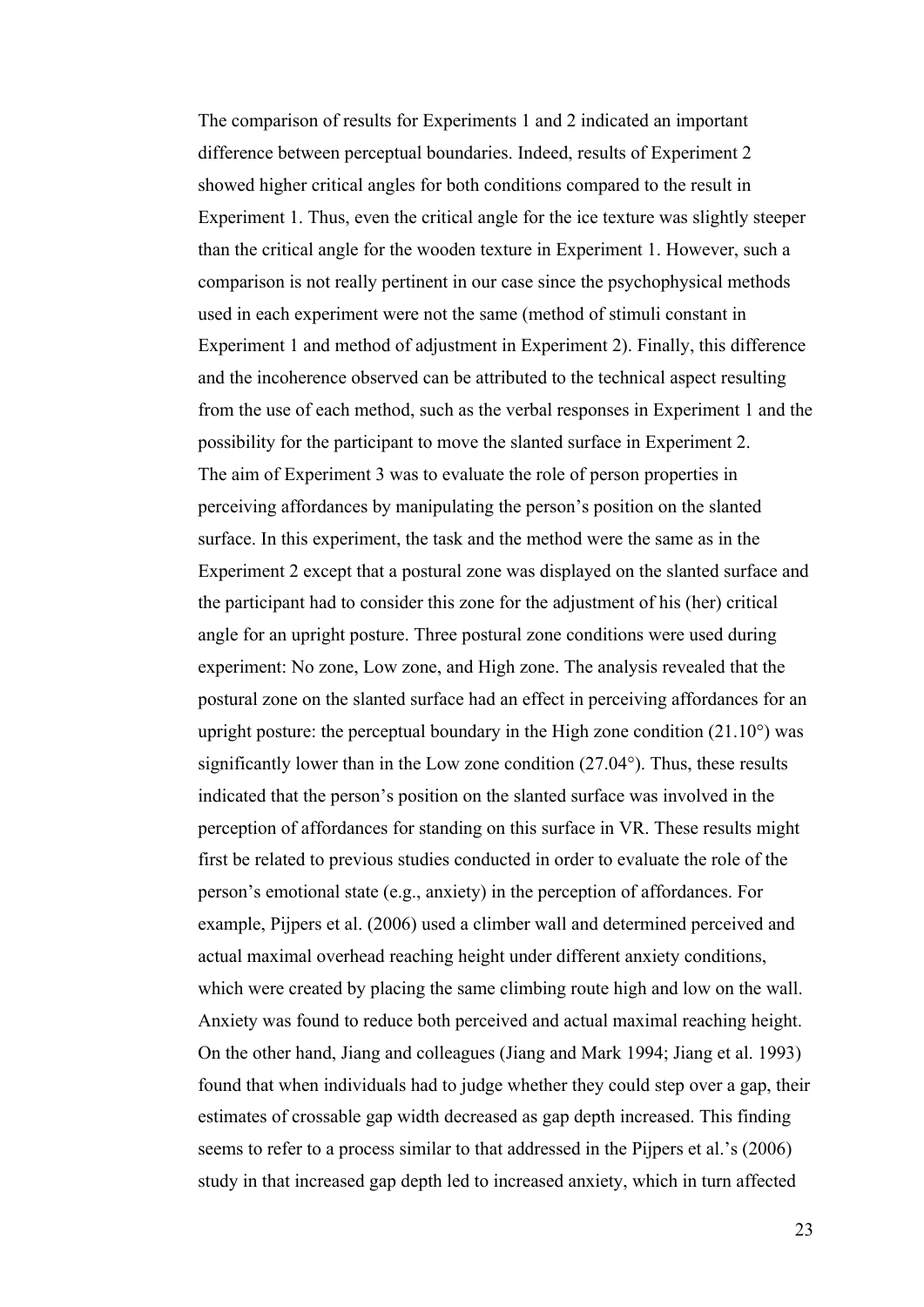the perception of gap crossing capability. Consequently, these studies indicate that the use of postural zones in our experiment may have modified the person's emotional state (i.e., anxiety or vertigo) which in turn affected the perception of affordances for standing on the surface. Hence, we can suppose that the lower perceptual boundary observed in the High zone condition in comparison to the one in the Low zone condition could be explained by the fact that more anxiety was felt in the High zone condition than in the Low zone condition. Future research could investigate this point by using physiological measures and an "anxiety thermometer" (see Houtman and Bakker 1989) during the experiment. Regarding the practical implications of our study, the results suggest various applications. People with motor impairments or balance disorders might improve their postural ability with specific activities in VR where they are confronted to different affordances. On the other hand, other practical implications would be in the context of urban projects, where the immersion in the 3D representations of buildings would allow to localize the uncomfortable affordances. The results observed in the present work call for additional investigations devoted to evaluate the perception of different affordances in VR (walking up slopes, stair climbing, gap crossing, and object reaching). It would also be interesting to conduct these investigations by considering different perceptual modalities (vision, haptic and audition) and their interactions.

# **Conclusion**

The aim of this work was to evaluate the perception of affordances in VR taking as an example standing on a slanted surface. Therefore, we have conducted different experiments where participants judged whether a virtual slanted surface supports upright stance. Results indicated that the perception of affordances for standing on a slanted surface in VR is possible and comparable (with an underestimation) to previous studies conducted in real environments. Participants were also able to differentiate visually a low-friction texture (Ice) from a highfriction texture (Wooden) and to use this virtual information about friction in the perception of affordances for standing on a slanted surface. Finally, our study indicated that the person's position is an important factor involved in the perception of affordances for standing on a slanted surface in VR. Taken together our results show quantitatively that the perception of affordances can be effective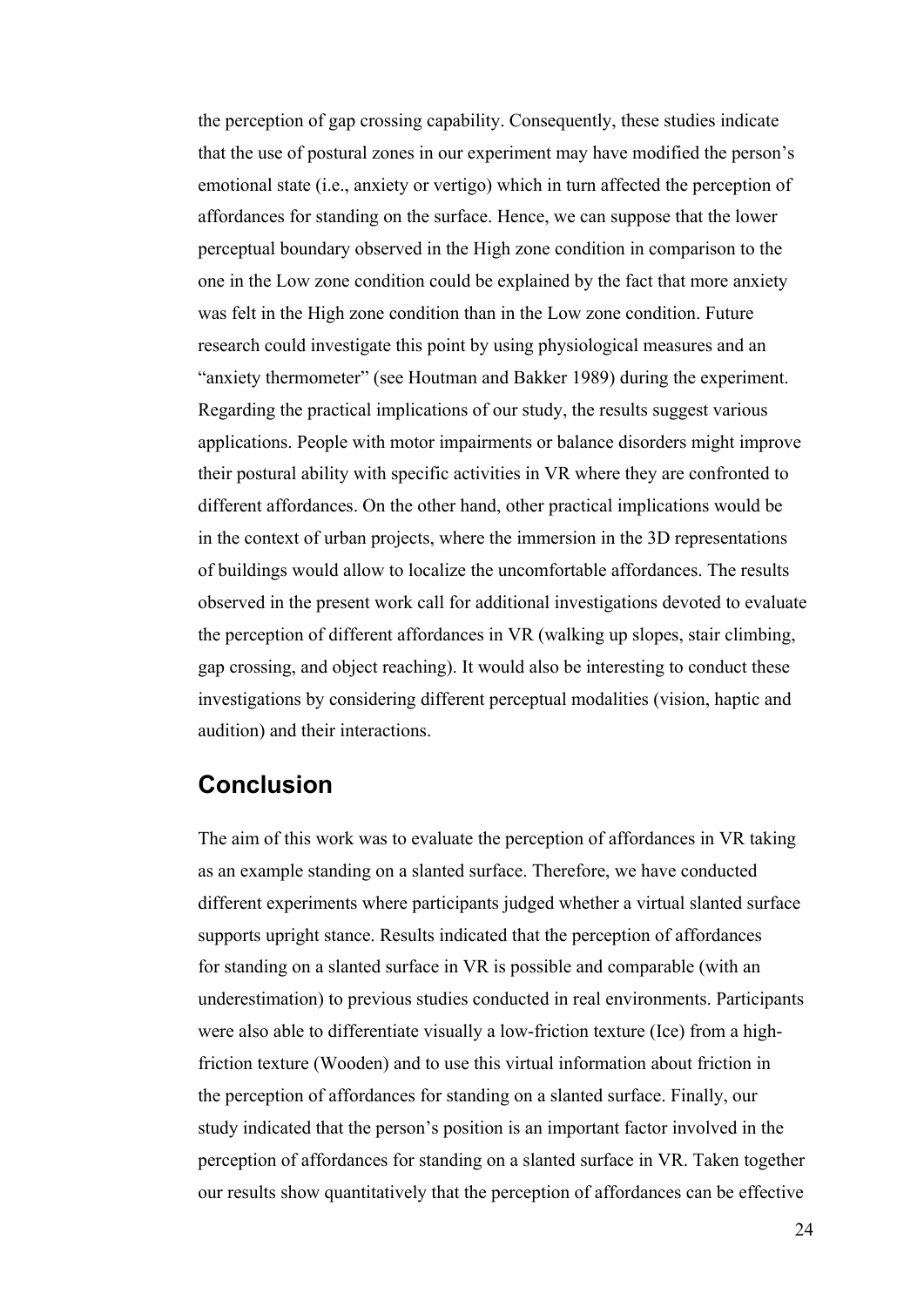in virtual environments, and influenced by both environmental and person properties. They introduce and validate the paradigm of postural affordance of standing on a slanted surface for future studies on affordances in VR. Thus, future research might evaluate the influence of other parameters such as the type of display or some characteristics of participants.

# **Acknowledgements**

The authors would like to thank Mr. Laurent Bonnet for his help on the design of the virtual reality setup and experimental benchmark. This work was supported by the European community under FP7 FET- Open grant agreement n◦222107 NIW- Natural Interactive Walking.

# **References**

Bootsma R J, Bakker FC, Van Snippenberg FEJ, Tdlohreg CW (1992) The effect of anxiety on perceiving the reachability of passing objects. Ecological Psychology, 4:1-16 Chemero A (2003) An outline of a theory of affordances. Ecological Psychology, 15:181–195 Cornus S, Montagne G, Laurent M (1999) Perception of a stepping-across affordance. Ecological Psychology, 11(4):249-267

Fitzpatrick P, Carello C, Schmidt R C, Corey D (1994) Haptic and visual perception of an affordance for upright posture. Ecological Psychology, 6(4):265–287

Fitzpatrick P, Metta G, Natale L, Rao A, Sandini, G (2003) Learning about objects through action – initial steps towards artificial cognition. In Proceedings of the 2003 IEEE International Conference on Robotics and Automation (ICRA), 3140–3145

Flash J, Holden J (1998) The reality of experience: Gibsons way. Presence: Teleoperators and Virtual Environments, 7(1):90–95

Gibson J (1979) The Ecological Approach to visual perception. Boston: Houghton Mifflin Gross D (2004) Affordances in the design of virtual environments. PhD thesis, University of Central Florida

Gross D, Stanney K, Cohn L (2005) Evoking affordances in virtual environments via sensoristimuli substitution. Presence: Teleoperators and Virtual Environments, 14(4):482–491

Houtman ILD, Bakker FC (1989) The anxiety thermometer: A validation study. Journal of Personality Assessment, 53:575-582

Jiang Y, Mark LS, Anderson D, Domm A (1993) The effect of viewing location and direction of gaze in determining whether a gap is crossable. In Studies in perception and action II, SS Valenti and JB Pittenger, Eds. Lawrence Erlbaum Associates, 333-337

Jiang Y, Mark LS (1994) The effect of gap depth on the perception of whether a gap is crossable. Perception and Psychophysics, 56:691-700

Jones KS (2003) What is an affordance? Ecological Psychology, 15:107–114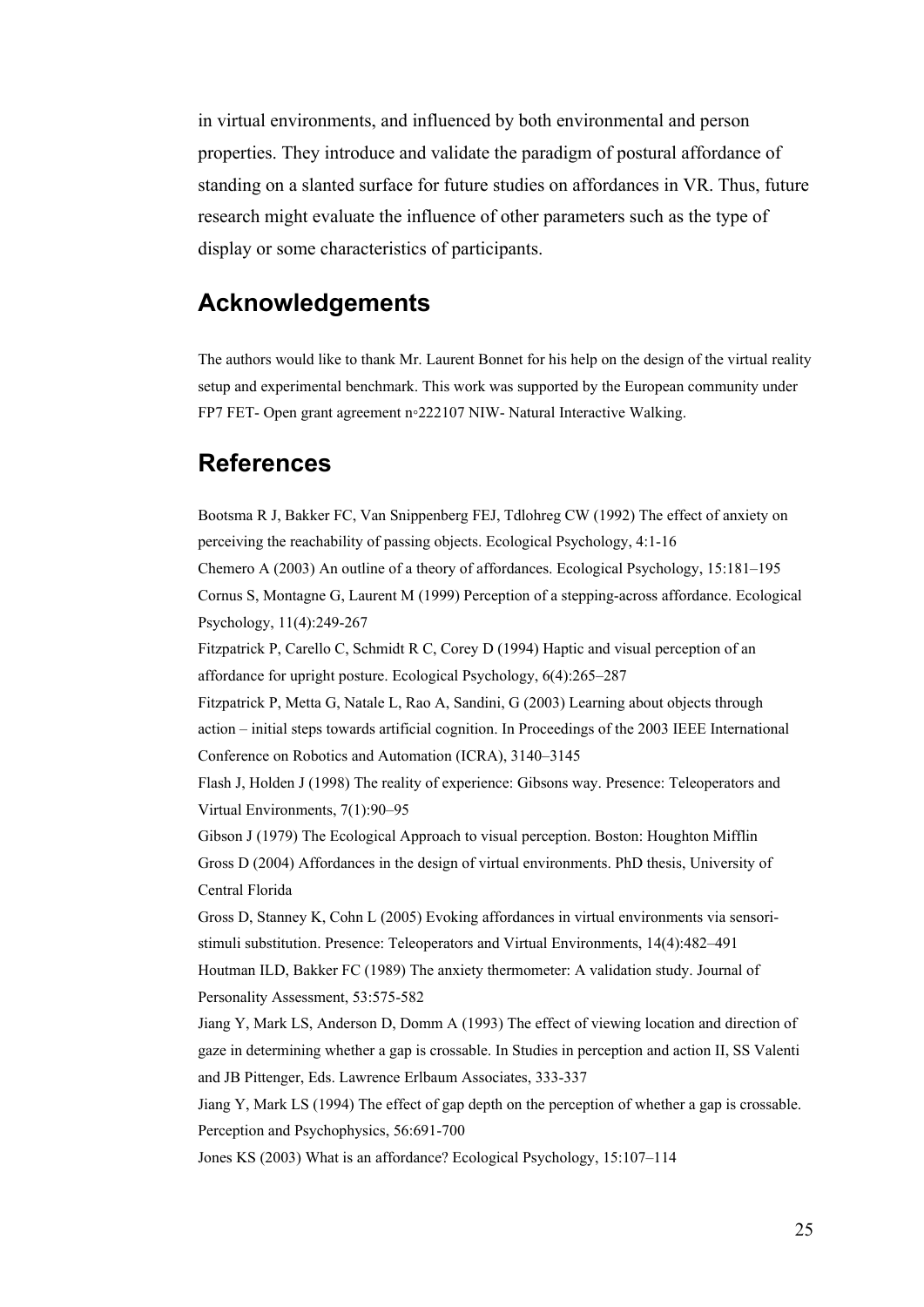Kinsella-Shaw J, Shaw B, Turvey M (1992) Perceiving walk-on-able slopes. Ecological Psychology, 4(4):223–239

Klevberg G, Anderson D (2002) Visual and haptic perception of postural affordances in children and adults. Human Movement Science, 21(2):169–186

Lepecq J-C, Bringoux L, Pergandi J-M, Coyle T, Mestre D (2009) Afforded actions as a behavioral assessment of physical presence in virtual environments. Virtual Reality, 13(3):141-151 Malek EA, Wagman JB (2008) Kinetic potential influences visual and remote haptic perception of affordances for standing on an inclined surface. Quarterly Journal of Experimental Psychology, 61:1813–1826

Mark L (1987) Eyeheight-scaled information about affordances: A study of sitting and stair climbing. Journal of Experimental Psychology: Human Perception and Performance, 13(3):361- 370

McGrenere J, Ho W (2000) Affordances: Clarifying and evolving a concept. In: Fels S, Poulin P (Eds) Proceedings of the Graphics Interface, Toronto, 179–186

Michaels CF, Carello C (1981) Direct perception. Englewood Cliffs, NJ: Prentice-Hall

Norman DA, (1988) The psychology of everyday things. New York: Basic Books

Norman DA, (1999) Affordance, conventions, and design. Interactions, 6:38–42

O'Regan JK, Humbert R (1989) Estimating psychometric functions in forced-choice situations:

Significant biases found in threshold and slope estimations when small samples are used. Perception and Psychophysics, 46:434-442

Oudejans R, Michaels C, Bakker F, Dolne M (1996) The relevance of action in perceiving affordances: Perception of catchableness of fly balls. Journal of Experimental Psychology: Human Perception and Performance, 22(4):879–891

Peper L, Bootsma RJ, Mestre DR, Bakker FC (1994) Catching balls: How to get the hand to the right place at the right time. Journal of Experimental Psychology: Human Perception and Performance, 20:591-612

Pijpers JR, Oudejans RRD, Bakker FC, Beek PJ (2006) The role of anxiety in perceiving and realizing affordances. Ecological Psychology, 18(3):131-161

Regia-Corte T, Wagman J (2008) Perception of affordances for standing on an inclined surface depends on height of center of mass. Experimental Brain Research, 191(1):25–35

Regia-Corte T, Marchal M, Lécuyer A (2010) Can you stand on virtual grounds? A study on postural affordances in virtual reality. In Proceedings of IEEE International Conference on Virtual Reality (IEEE VR'10), 207-210

Richardson M, Marsh K, Baron R (2007) Judging and actualizing intrapersonal and interpersonal affordances. Journal of Experimental Psychology: Human Perception and Performance, 33(4):845–859

Sahin E, Cakmak M, Dogar MR, Ugur E, Ucoluk G (2007) To afford or not to afford: A new formalization of affordances towards affordance-based robot control. Adaptive Behavior, 15(4):447-472

Steinicke F, Bruder G, Hinrichs K, Lappe M, Ries B, Interrante V (2009) Transitional environments enhance distance perception in immersive virtual reality systems. In Proceedings of